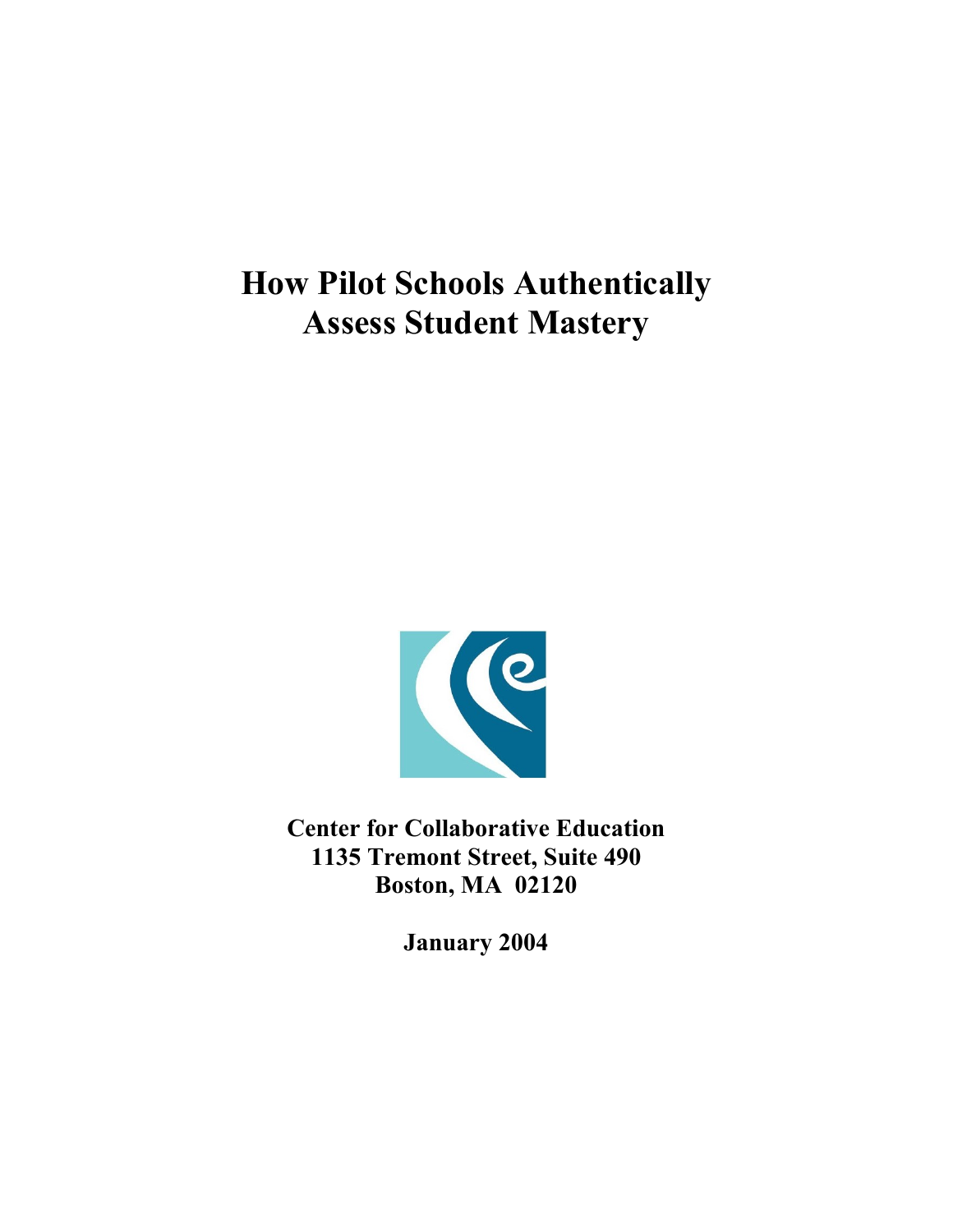# **TABLE OF CONTENTS**

| THE CONTEXT OF AUTHENTIC ASSESSMENTS IN THE UNITED STATES 2              |  |
|--------------------------------------------------------------------------|--|
|                                                                          |  |
|                                                                          |  |
| CURRENT CONTEXT OF AUTHENTIC ASSESSMENTS IN THE US AND IN BOSTON'S PILOT |  |
|                                                                          |  |
| <b>AUTHENTIC ASSESSMENTS IN THE BOSTON PILOT SCHOOLS NETWORK 6</b>       |  |
| PILOT SCHOOLS SHARE COMMON VALUES IN THEIR DEVELOPMENT AND USE OF        |  |
|                                                                          |  |
|                                                                          |  |
| SCHOOLS RELY ON AUTHENTIC ASSESSMENT TO MAKE SERIOUS DECISIONS 10        |  |
| SCHOOLS ARE AT DIFFERENT STAGES IN THEIR DEVELOPMENT OF AUTHENTIC        |  |
| AUTHENTIC ASSESSMENT CAN IMPROVE PROFESSIONAL DEVELOPMENT AND INCREASE   |  |
|                                                                          |  |
| AUTHENTIC ASSESSMENT ENGAGES THE COMMUNITY IN THE SCHOOL  12             |  |
|                                                                          |  |
| <b>CHALLENGES TO AUTHENTIC ASSESSMENTS IN THE PILOT SCHOOLS</b>          |  |
|                                                                          |  |
| ASSESSMENT OF CONTENT KNOWLEDGE NEEDS TO BE IMPROVED  14                 |  |
| AUTHENTIC ASSESSMENTS MUST BALANCE THE USE OF STUDENTS' STRENGTHS AND    |  |
|                                                                          |  |
| NOT ALL PERFORMANCE-BASED ASSESSMENTS IN PILOT SCHOOLS ARE AUTHENTIC     |  |
|                                                                          |  |
|                                                                          |  |
| CONCERNS ABOUT RELIABILITY AND STANDARDIZATION OF SCORING NEED TO BE     |  |
|                                                                          |  |
| <b>IMPLICATIONS FOR SCHOOLS IMPLEMENTING AUTHENTIC ASSESSMENTS 17</b>    |  |
| APPENDIX A: PILOT SCHOOLS NETWORK STATEMENT ON ACCOUNTABILITY            |  |
|                                                                          |  |
|                                                                          |  |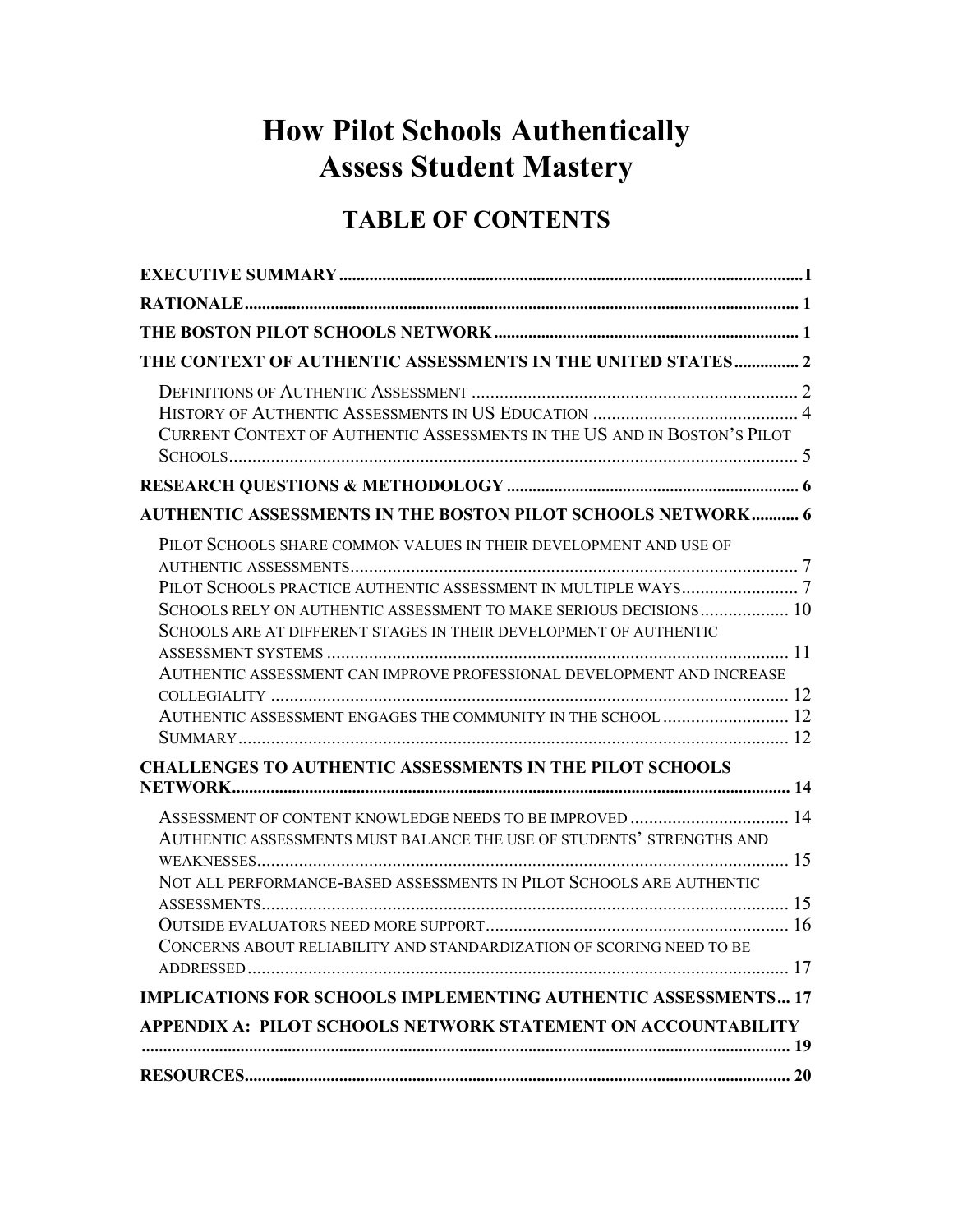# <span id="page-2-0"></span>**EXECUTIVE SUMMARY**

This study documents how member schools of the Boston Pilot Schools Network use authentic assessments to understand what their students know and can do. The Boston Pilot Schools were created in 1994 in response to charter school legislation to increase choice options within the Boston Public Schools (BPS). The Network currently encompasses nineteen schools and almost 10% of the district's total 61,000 students in 130 schools. Most Pilot Schools are small, and all are vision driven, and autonomous. Compared with other district schools, Pilot Schools have among the highest attendance rates, longest wait lists, lowest numbers of transfers, and lowest suspension rates in BPS, all indicators of high student engagement (CCE, 2001). On performance indicators, Pilot Schools reported low grade retention rates and higher rates of graduation and collegegoing as compared to BPS (CCE, 2001), and rank among the top Boston schools on standardized tests.

Staff in Pilot Schools believe that understanding what their students know and can do is best achieved through authentic assessments. Authentic assessments involve the making of meaning, guided inquiry, and value beyond school (Newmann, 1995). Against a backdrop of state-mandated standardized tests at more grade levels and in more subjects, and federal legislation in the form of No Child Left Behind, Pilot Schools use performance-based tasks in which students ask questions that they have formulated on their own and use habits of mind to reflect on their work and thinking.

Our research on Pilot Schools revealed three major modes of authentic assessments- evaluations, presentations and celebrations—each used for different contexts and purposes. We found that:

- Pilot Schools rely on authentic assessment to make serious decisions about student progress.
- Pilot Schools are at different stages in their development of authentic assessment systems.
- Authentic assessment can improve professional development and increase collegiality.
- Authentic assessment engages the community in the school.

Such complex and comprehensive systems of assessment inevitably encounter challenges in implementation. The rationale for sharing common challenges in the Pilot Schools' implementation of authentic assessment is the same as for sharing the successes—1) to assist the Network schools in reflecting about their practices; 2) to provide information which can be useful to practitioners, within the Network, within the district, and beyond. These challenges include: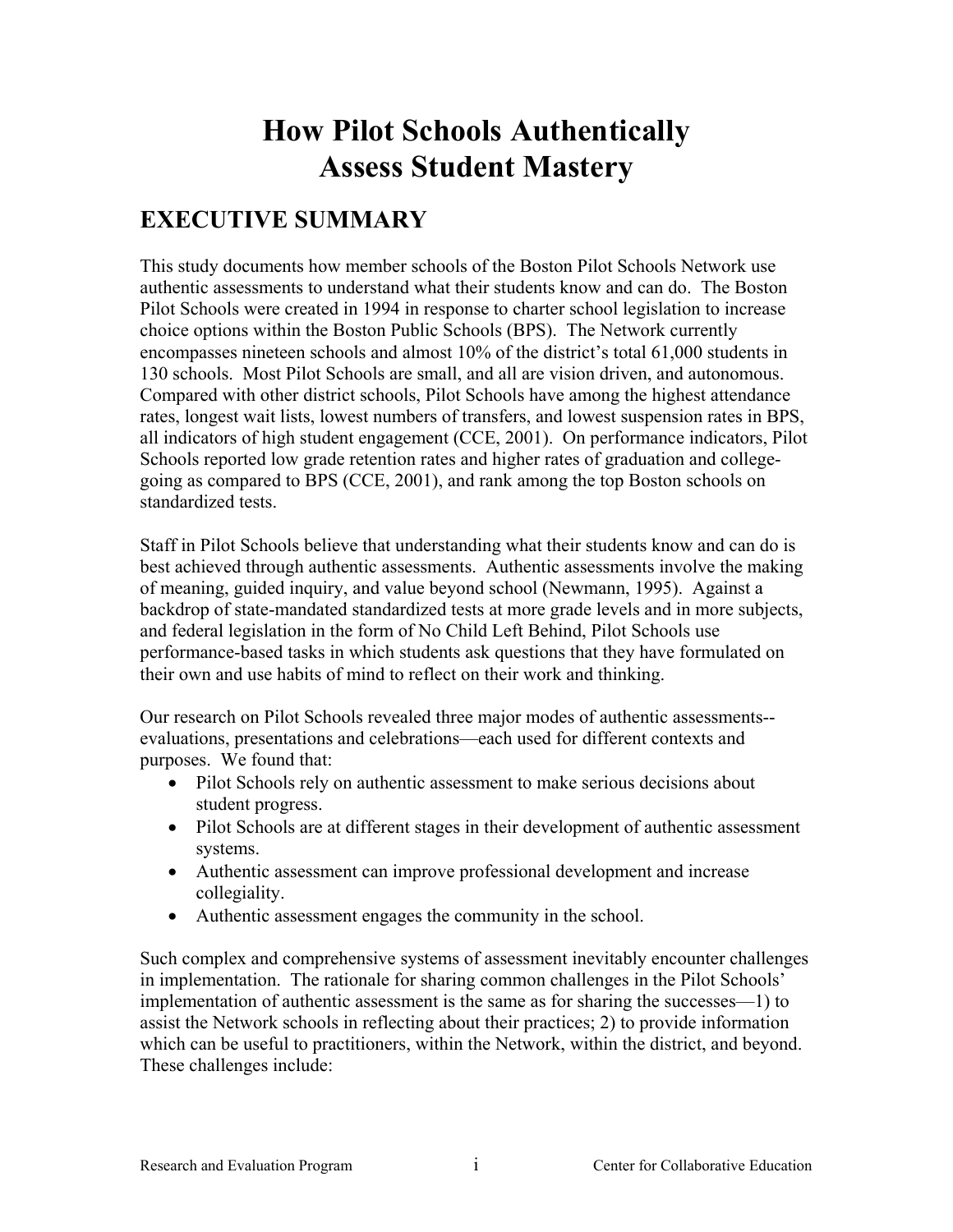- Assessment of content knowledge needs to be improved.
- Concerns about reliability and standardization of scoring need to be addressed.
- Authentic assessments must balance the use of students' strengths and weaknesses.
- Not all performance-based assessments in Pilot Schools are *authentic* assessments.
- Outside evaluators need more support and training.

When a network of schools commits to using multiple means of assessing their students' knowledge and skills, both students and educators benefit. While difficult to develop and implement, especially with the current reliance on standardized test scores for district, school, teacher, and student evaluation, authentic assessments have positive implications for all stakeholders:

- *Authentic assessments raise the stakes of learning for students.* **Students** in Pilot Schools have opportunities to present publicly to adults and students, both familiar and not, throughout their careers. They complete work that is relevant to their daily lives and contexts. They can demonstrate what they know and can do in a variety of ways, rather than just through a paper and pencil test.
- *Authentic assessments improve curriculum and instruction.* **Teachers** have opportunities to refine their curriculum and assessments collaboratively, often across subjects and grade levels. They make their practice more open by sharing their assignments and assessments publicly.
- *Authentic assessments make public the work of schools in accountable ways.*  **Community members**, including parents, business, and community leaders, become more educated about public schools, curriculum, and assessment. Their participation lends credibility to the authentic assessments and add a sense of seriousness and purpose.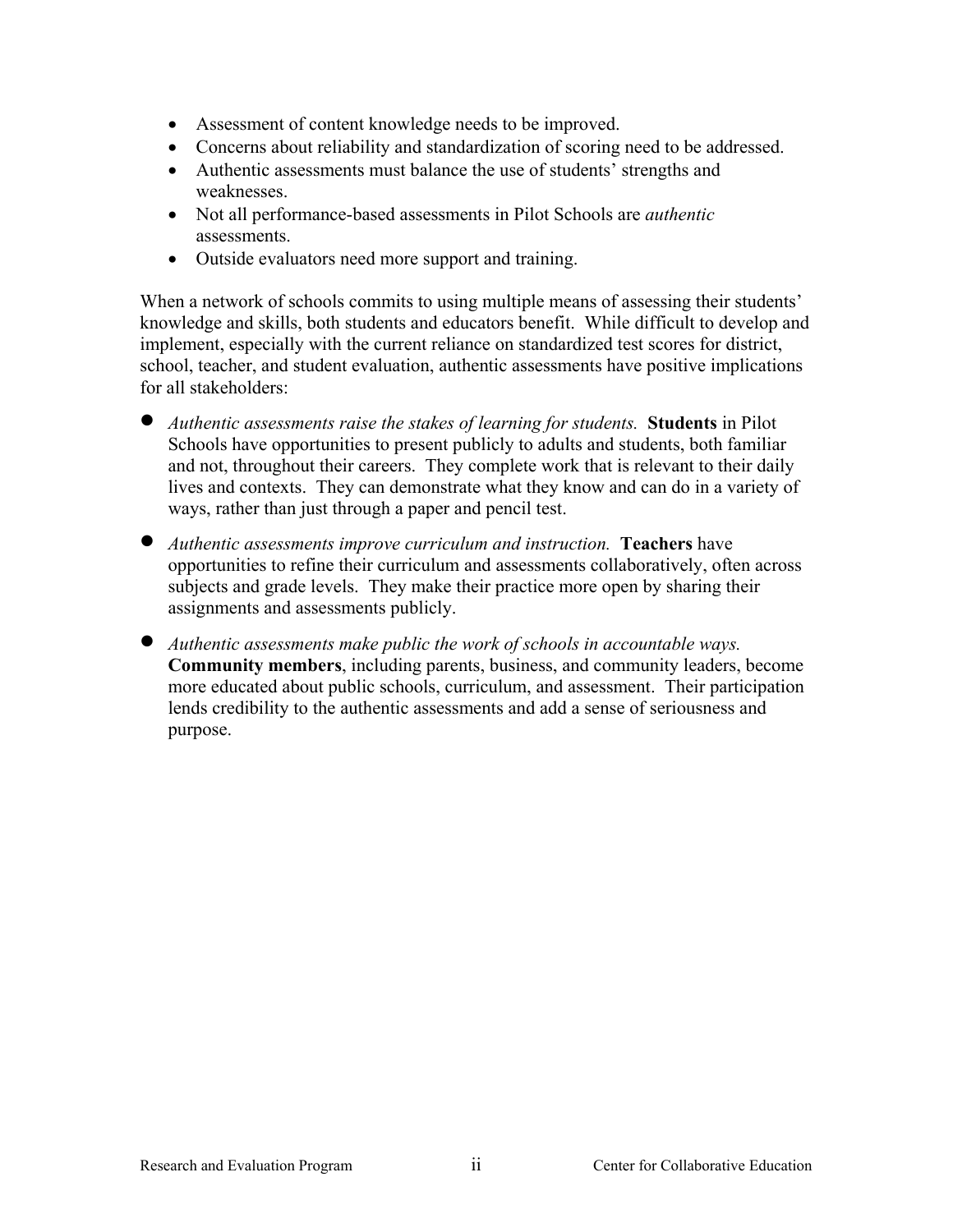# <span id="page-4-0"></span>**RATIONALE**

The purpose of this study is to document how member schools of the Boston Pilot Schools Network use authentic assessments to understand what their students know and can do. Two of the Network's guiding principles directly address what assessments of student learning should look like:

- Learning should be purposeful, authentic, challenging, and creative, and build students' capacity to take responsibility for their own learning;
- Authentic forms of assessment, such as portfolios and exhibitions, are key to improving learning and teaching.

These principles not only reflect the belief that a student's learning must be measured in multiple, authentic ways, they also reflect the Network's focus on equitable practices schools should take responsibility to encourage students from different contexts and cultures to show in diverse ways what they know and how they learn.

Our study provides documentation of a new generation of schools that have come of age after most of the foundational research on authentic assessment was produced. We offer a snapshot of the use of authentic assessment in the Pilot Schools and identify the challenges the schools face as they try to advance this work. This study contributes to the field by documenting performance assessment schools as they struggle to continue the work in a difficult political context. We hope to inform those working with authentic assessment or evaluating its impact. Ideally, our work will also be of use to practitioners as they implement personalized assessments in an increasingly standardized environment.

# **THE BOSTON PILOT SCHOOLS NETWORK**

The Boston Pilot Schools were created in 1994 in response to charter school legislation to increase choice options within the Boston Public Schools (BPS). The Network currently encompasses nineteen schools<sup>[1](#page-4-1)</sup> and 6100 students in the district, which serves a total of about 61,000 students in 130 schools. Most Pilot Schools are small, and all are vision driven, and autonomous. Through an agreement with the Boston Teachers' Union, the Boston School Committee, and BPS, the Pilot Schools have unusual, charter-like freedom (autonomy) over crucial aspects of their school design and implementation—budget, staffing, scheduling, governance, and curriculum. In exchange for these freedoms, they have increased accountability for serving their students through a rigorous School Quality Review process in which each school's Pilot status is renewed by the Boston School Committee every four years. The Center for Collaborative Education (CCE), a nonprofit

 $\overline{a}$ 

<span id="page-4-1"></span><sup>&</sup>lt;sup>1</sup> See http://www.ccebos.org/pilotschools/schools.html for descriptions of Pilot Schools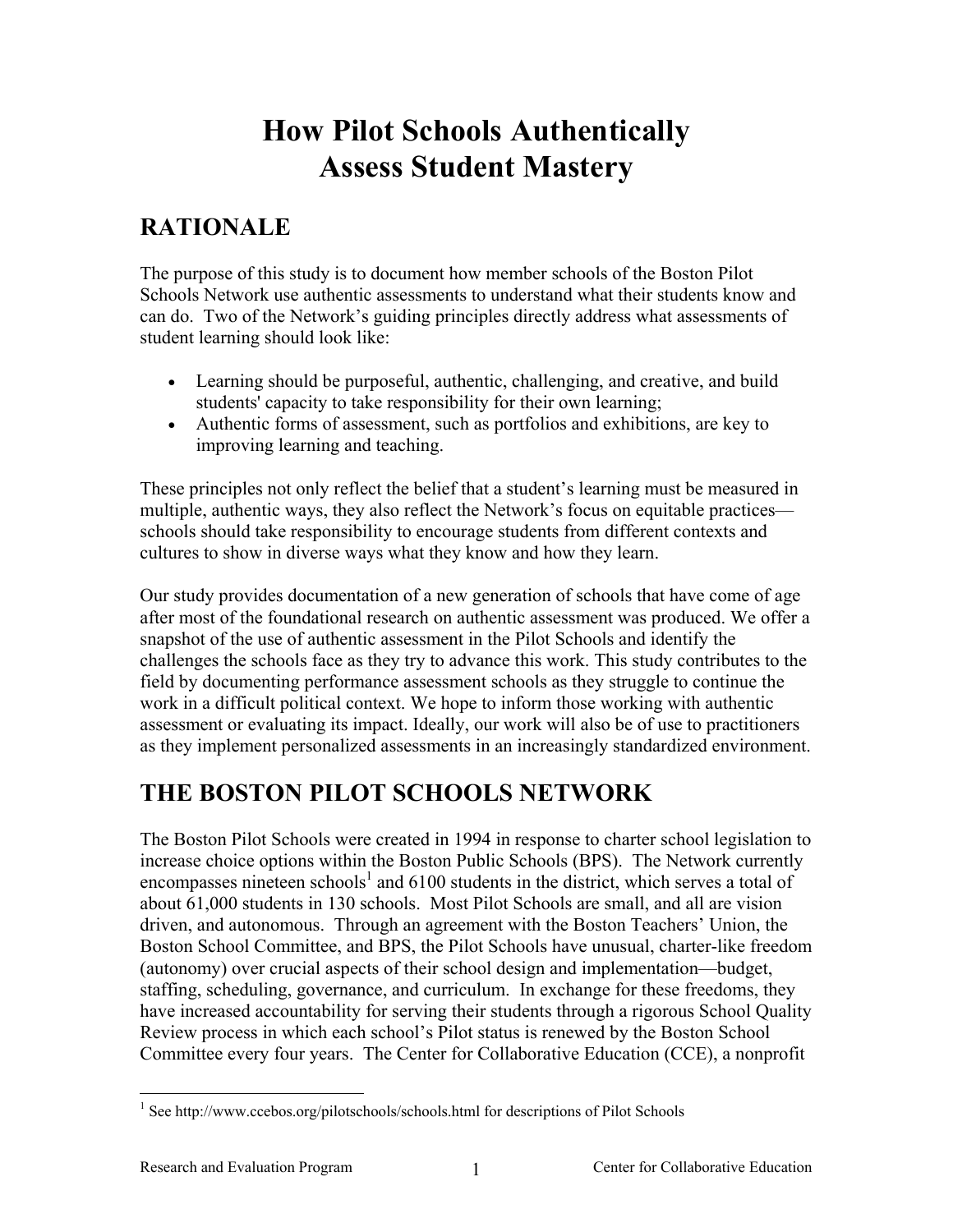<span id="page-5-0"></span>organization dedicated to working with networks of urban public schools engaged in reform, supports the Pilot Schools by providing them with significant school-based coaching and professional development, networking opportunities, advocacy with the district, and research and evaluation studies.

Pilot School students are representative of the district by gender, race, income, and mainstream special education status, although they serve a lower percentage of English language learners than the district average (CCE, 2001). At the high school level, Pilot Schools enroll a higher percentage of African American students than the district average. Compared with other district schools, Pilot Schools have among the highest attendance rates, longest wait lists, lowest numbers of transfers, and lowest suspension rates in BPS, all indicators of high student engagement (CCE, 2001). On performance indicators, Pilot Schools reported low grade retention rates and higher rates of graduation and college-going as compared to BPS (CCE, 2001). Pilot Schools also rank among the top Boston schools on standardized tests. These findings corroborate the research that says low-income students and students of color achieve at higher levels in small, personalized schools (Raywid, 1998; Cotton, 2001).

Acknowledging Pilots' success with students, CCE seeks to understand more fully the pragmatic aspects of Pilot School autonomy over curriculum and assessment. Specifically, in this study, researchers studied the development of authentic assessments to measure the skills and competencies of Pilot School students.

# **THE CONTEXT OF AUTHENTIC ASSESSMENTS IN THE UNITED STATES**

### *Definitions of Authentic Assessment*

A shared definition of 'Authentic Assessment' has proven elusive. Initially, criticism of traditional testing formed the basis of a quest for better assessments, with authentic assessment being defined mostly by what it was not. However, a literature review reveals some dominant themes that describe authentic assessment. In *Beyond Standardized Testing* (1988), Archbald and Newmann wrote:

Most traditional assessment indicators communicate very little about the quality and substance of students' specific accomplishments. The type of learning actually measured is often considered trivial, meaningless, and contrived by students and adult authorities. A valid assessment system provides information about the particular tasks on which students succeed or fail, but more important, it also presents tasks that are worthwhile, significant, and meaningful—in short, *authentic.*

Grant Wiggins, the most prolific advocate of new kinds of assessments, wrote that "assessment is authentic when we directly examine student performance on worthy intellectual tasks" (Wiggins, 1990). Such tasks, he argues, should require students to construct complex responses to assignments that mirror real-world contexts and challenges, rather than merely asking students to choose an answer as in traditional exams. These assessments should be deliberately open-ended and student work should be judged publicly and held to clear and rigorous performance standards. Most importantly,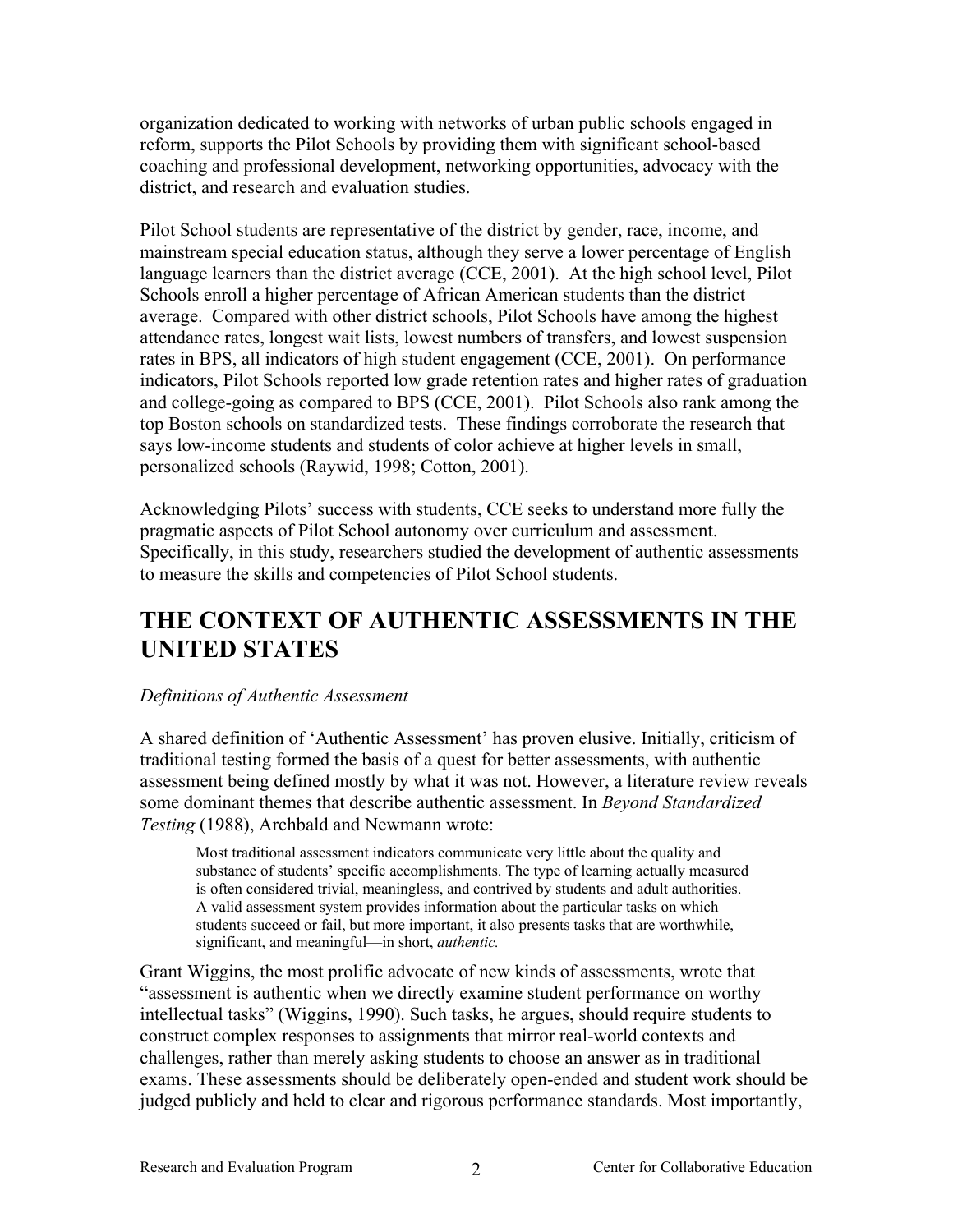assessments should engender thoughtful reflection by students about their work, as well as by the faculty, upon the learning process. This reflection should demonstrate a degree of awareness and meta-cognition not valued or instilled by traditional assessments (Wiggins, 1989, 1993).

Newmann (1995) has developed a definition of authentic assessment with three elements: construction of knowledge, the use of disciplined inquiry, and value beyond school. Construction of knowledge means that students write, build, or perform rather than simply identify and reproduce knowledge. Disciplined inquiry means that from a base of knowledge, students endeavor to understand a problem deeply and communicate that new knowledge. Value beyond school means that the product of authentic work has the potential to impact others in some way. Work that is authentic by these criteria improves student engagement and problem solving skills beyond the classroom.

The definitions of 'authentic assessment' by other authors tend to reflect these core themes. While terms such as 'performance assessment' and 'alternative assessment' are often used synonymously (Darling-Hammond, Ancess & Falk, 1995; Baron & Foschee, 1995; Herman, Aschbacher & Winters, 1992), not all performance assessments are authentic, as in the case of students being asked to produce writing on demand in a contrived context (Meyer, 1993). Authenticity, according to most definitions, is best achieved when the context is germane to real life in all its complexity, ruling out performance-based tasks in more controlled environments. Interestingly, the Office of Technology Assessment of the U.S. Congress has defined performance assessment as "testing that requires a student to create an answer or a product that demonstrates his or her knowledge or skills," reflecting the extent to which new assessment ideas have passed into public discourse at the highest levels (Rudner & Boston, 1994). However, proponents of authentic assessment might criticize this definition as enabling better standardized testing, not better assessment systems.

The ideas of these authors have been influential in developing CCE's working definition of authentic assessment, which guides this study. Adopted in 2002, it represents a synthesis of major ideas as well as a platform for research. It is presented here in full:

Authentic assessment allows students to demonstrate their competence in multiple ways. Students work on performance-based tasks, using, applying, and expressing habits of mind and the knowledge that they have created. Throughout, students are asked to reflect on their work and thinking in order to develop their capacity to assess and redirect their learning.

Assessment is authentic when it includes the making of meaning. This occurs through a process of inquiry that is informed by prior knowledge and making connections to new understanding. Students demonstrate meaning making in original ways that have value beyond school, and include the possibility of contributions to the field of study (Newmann 1995). Authentic assessments are embedded in ongoing curriculum work, as well as in culminating performances. Typical authentic assessments include projects, exhibitions, portfolios, and demonstrations (CCE, 2002).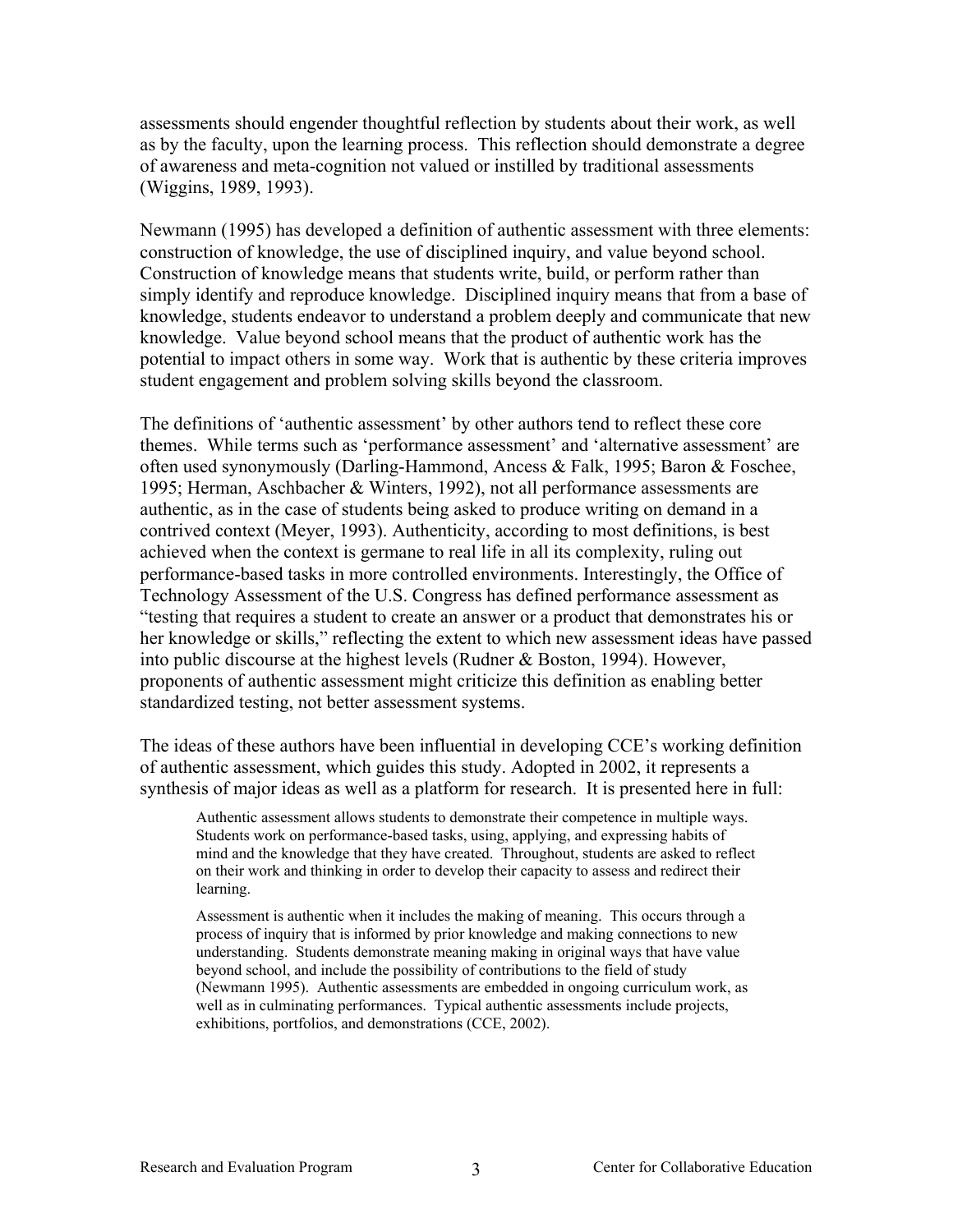## <span id="page-7-0"></span>*History of Authentic Assessments in US Education*

Authentic assessment started out as the localized work of a few schools, was enhanced by the theories of academics, and slowly became popularized by researchers. In the 1970's, Walden III, a public alternative school in Racine, Wisconsin, developed a widely admired portfolio assessment system (Meier, 1995). Drawing upon the work of John Dewey, the school sought to foster student learning by experiencing and doing. At the same time, the Prospect School in Vermont, led by Pat Carini, was developing ways of looking at student work over time and using it as a glimpse into the learning process (Engel, 1980). Two major books furthered thinking about authentic assessment. Howard Gardner's *Frames of Mind: The Theory of Multiple Intelligences* (1983) suggested that varied kinds of assessments would better serve children who learned in different ways; *Horace's Compromise* by Ted Sizer (1984) advanced the idea that students should study a small group of topics in depth, and that they should be required to exhibit mastery of skills and content in order to graduate. Other schools began to take notice, one of which was Central Park East Secondary School (CPESS) in New York City, led by Deborah Meier, which developed a graduation-by-portfolio system that became a model of authentic assessment. Several studies about CPESS and its sister elementary schools bred interest in and acceptance of new kinds of assessments. (Bensman,1994; Darling-Hammond, Ancess & Falk, 1995).

With the formation of the Coalition of Essential Schools (CES) in 1984, authentic assessment became a more widely researched and disseminated idea. A significant number of the Coalition's member schools began to use authentic assessments in their classrooms and, in some cases, for their graduation requirements.

In the late 1980s and early 1990s there was a proliferation of articles in leading educational journals on authentic assessment, including notable contributions by Grant Wiggins, the former research director at CES, and researchers at the National Center for Restructuring Education, Schools and Teaching (NCREST) at Teachers College in New York. These articles promoted authentic assessment as an alternative to, and in some cases a replacement for, traditional testing. Professional development materials became widely available and the federal Department of Education made changes in the National Assessment of Educational Progress (NAEP) to reflect more authentic approaches (Haertel & Mullis, 1996). States began to include portfolios and other performance-based components in their assessments, with Vermont and Kentucky going so far as to make portfolios the centerpiece of their graduation requirements. At the peak of the movement in the mid-90s, at least a dozen states were experimenting with some sort of authentic or performance-based assessment (Baron & Wolf, 1996).

By the late 1990s the discussions around authentic assessment had shifted. While portfolios had become popular in individual classrooms, the use of authentic assessment on a larger scale was met with skepticism. Researchers found flaws in the reliability of scoring on the portfolio assessment systems of both Vermont and Kentucky, and there were concerns about inadequate training and excessive costs for both systems (Koretz, et. al., 1994; Gong & Reidy, 1996). Research on authentic assessment shifted away from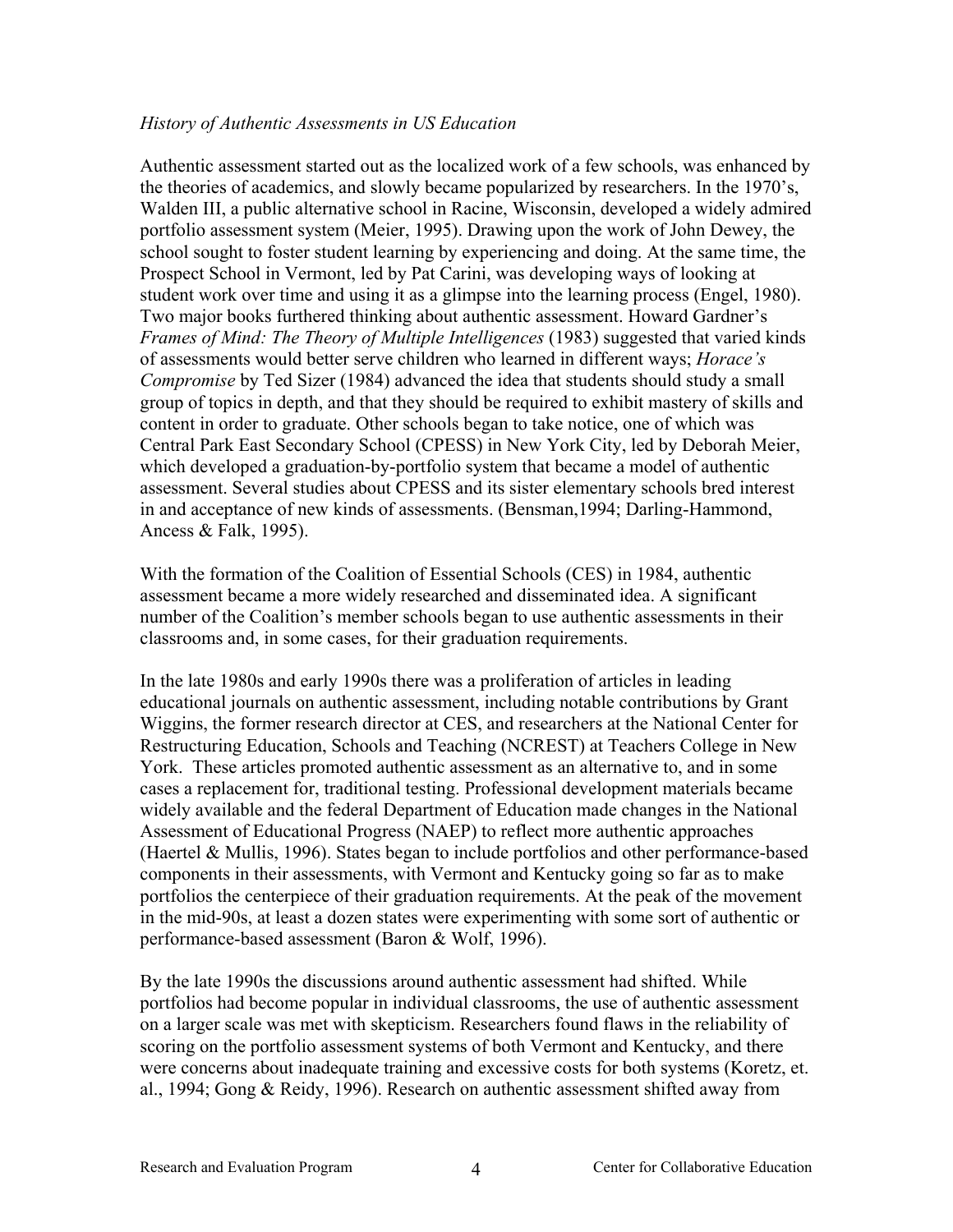<span id="page-8-0"></span>advocacy and case studies to more quantitative examinations of its performance as a system. The personalized, open-ended, and contextual nature of authentic assessment appeared to be in conflict with the efficiency and reliability needs of large-scale assessment programs. With the coming of the curricular standards movement and high stakes testing, the federal government and states sought to standardize their assessment systems, mostly in favor of traditional forms of testing, leaving authentic assessment accepted as a pedagogical classroom tool but not as an assessment system (Koretz, 1998).

#### *Current Context of Authentic Assessments in the US and in Boston's Pilot Schools*

As traditional forms of assessment have regained popularity and assumed high stakes, authentic assessment has become somewhat symbolic of resistance to that trend. In New York, 35 schools have banded together as the New York Performance Standards Consortium to create a performance-based alternative to the state's traditional Regents exams (Davidson, 2002). In Massachusetts and other states, schools that have authentic assessments in place have had large percentages of parents and students boycott state exams and assert a need for multiple measures of student performance. They do so because they believe that the broad requirements of state content standards are antithetical to their belief in a more in-depth curriculum (a "less is more" culture, as Sizer might describe it).

Some who sympathize with the goals of authentic assessment have concerns about the capacity of most schools to implement it effectively. Research has suggested that authentic assessment is educationally worthwhile but time consuming and vulnerable to misuse if adequate professional development is not provided (Stecher, 1998). Some of the most successful examples of these new assessments occur in either new schools or those with a sustained professional development and support program. Like most reform ideas in education, successful authentic assessment programs seem to need support, time, and commitment in order to realize their promise.

In Boston, authentic assessment has been a foundation of the Pilot Schools Network since its creation in 1994. The Network has developed a "Statement on Accountability" which guides the curriculum and assessment work of the schools (Appendix A). This statement outlines the Network's views against standardization and promoting equitable opportunities for students. It also shares ten principles that guide teachers in their instruction, curriculum, and assessment practices. The Network schools have built shared culture based on authentic assessment and also exhibit success on many levels such as increased college acceptance rates, higher attendance, less violence, and better test scores compared to other Boston public schools (CCE, 2001). In the current political context, the debate over what constitutes sustainable quality assessment and the impact of testing on instruction has become extremely relevant to the life of every Pilot School.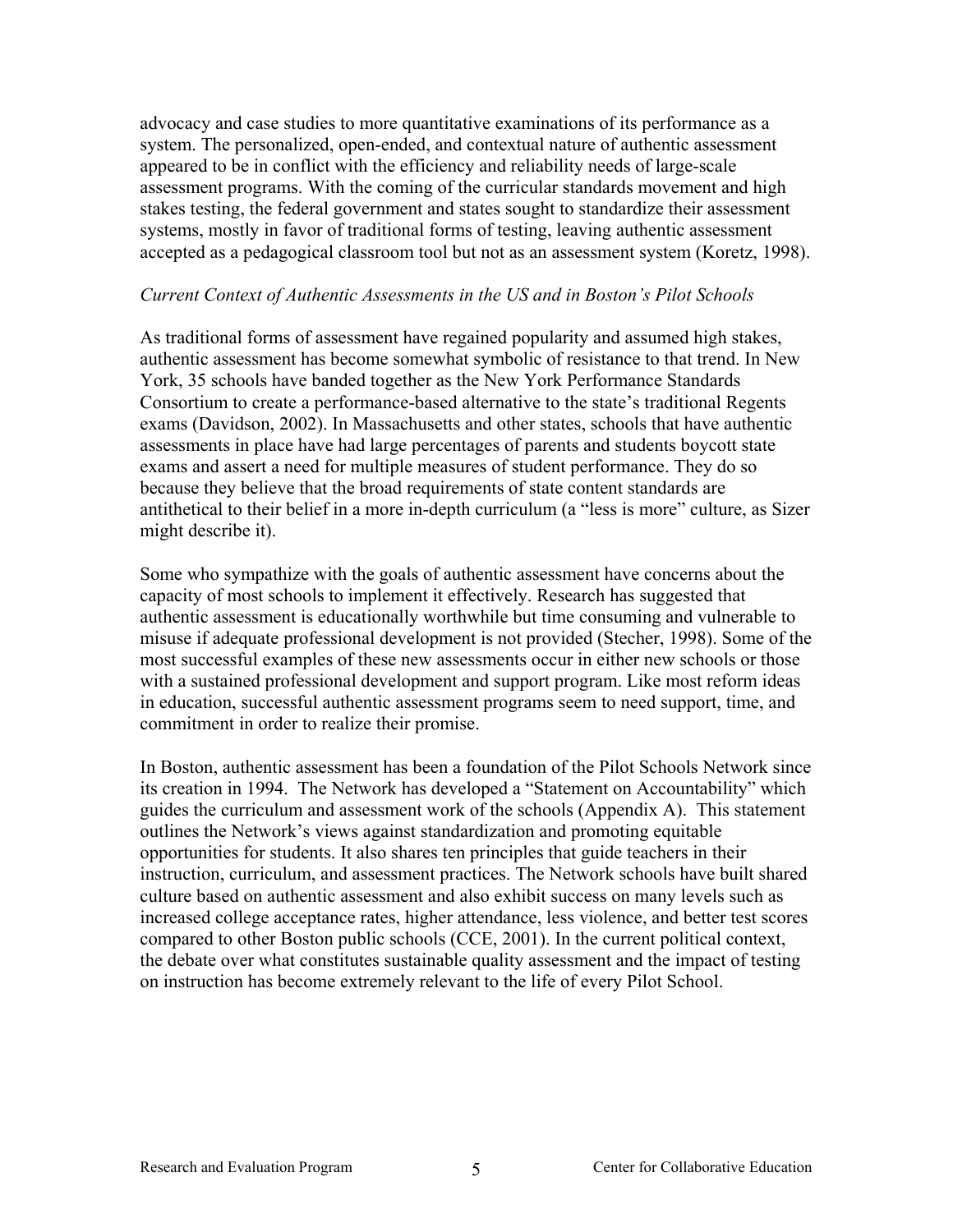# <span id="page-9-0"></span>**RESEARCH QUESTIONS & METHODOLOGY**

This study focused on two major questions:

- What does authentic assessment in the Boston Pilot Schools look like?
- How has the implementation of authentic assessments strengthened the Pilot Schools?
- What challenges do the Pilot Schools face as they further develop their use of authentic assessment?

Data for this study were collected through observations, interviews, and document collection over two academic school years (2000-2002). Members of the research team visited nine of the then eleven Pilot Schools, serving as either observers or evaluators during authentic assessments of student work, for a total of twenty-six visits. Researchers documented the assessment a representative sample of students by race, gender, age, socioeconomic background, special education status, and academic achievement. Seven of the nine schools were observed three or more times, the others once apiece. Key documents were collected from each school, including rubrics, student handbooks, training guides, memos, student work, and explanations of the assessment system. Additionally, administrators and teachers at the highlighted schools were interviewed about each school's assessment philosophy, process, accomplishments, and challenges.

# **AUTHENTIC ASSESSMENTS IN THE BOSTON PILOT SCHOOLS NETWORK**

Authentic assessments are used in both ongoing curricula as well as culminating performances. In this study, we focus mostly on culminating authentic assessments in the Pilot Schools. While the formative assessment that happens daily in the classroom commands significant attention in Pilot Schools, we begin our documentation of Pilot School authentic assessment with the summative, concrete products observed in the culminating assessments at these schools. This portrait of culminating authentic assessments in the Pilot Schools Network covers school years 2000-01 and 2001-02. Below we articulate a series of observations about Pilot Schools' use of authentic assessments.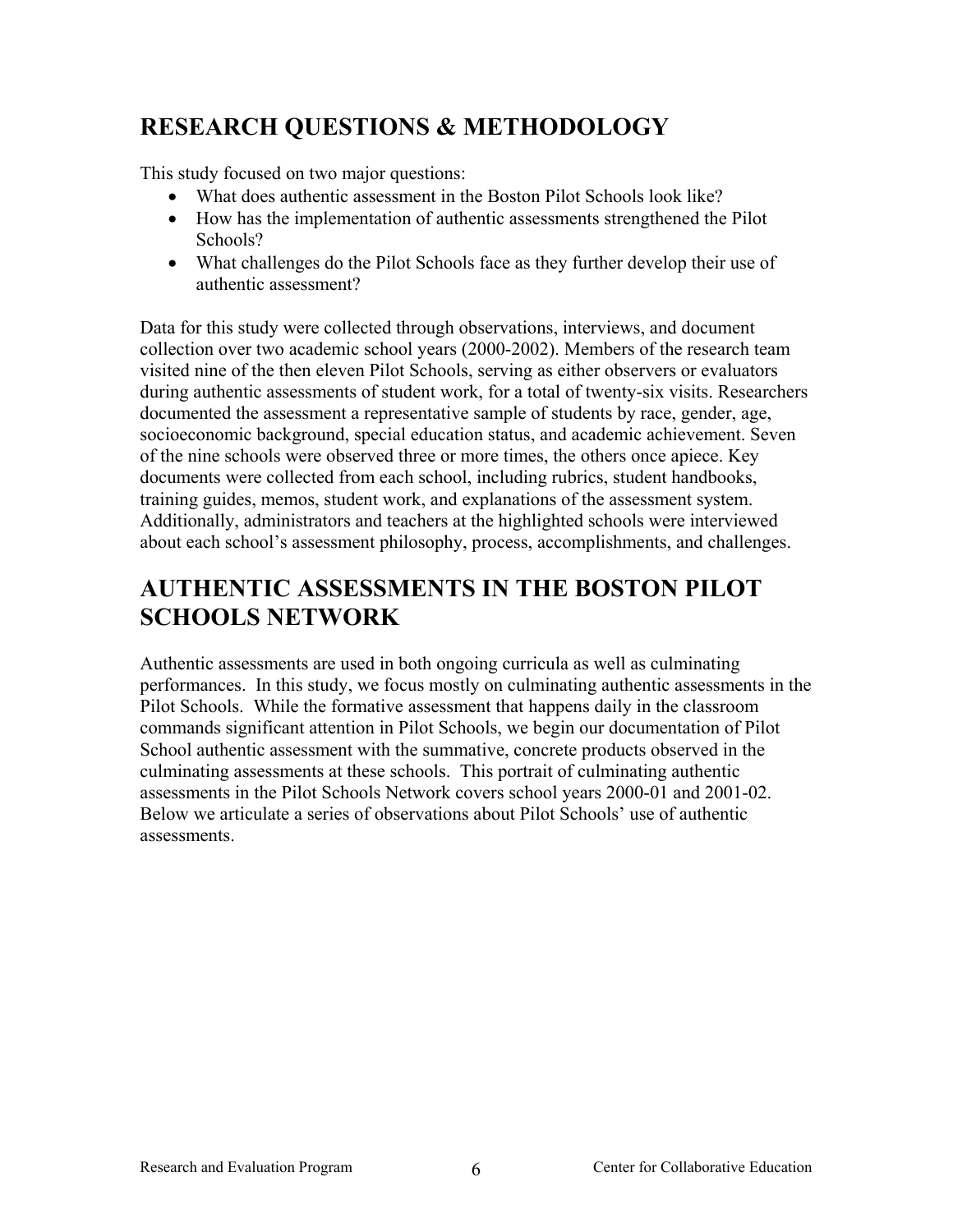## <span id="page-10-0"></span>*Pilot Schools share common values in their development and use of authentic assessments*

While they have different formats and are used for different purposes, authentic assessments across the Pilot schools demonstrate many values in common. In the words of Newmann (1995), they exhibit construction of knowledge, disciplined inquiry, and value beyond school. Students present work from topics that allow for choice and self direction, so that the work reflects student interest and motivation. Students also demonstrate how they have acquired in-depth knowledge of the subject matter through formulating their own questions.

Theme-based learning, in which a teacher offers multiple activities, honors the kids' interests and where they are in their learning. Instead of trying to achieve a number [on a traditional test], students are figuring things out, finding answers to their questions [about the theme]. Portfolio coordinator

One of the accountability principles in the Network is that assessment should "be embedded in curriculum and instruction that engages students in work that has a public purpose, that inspires students to become producers and contributors, and that assists them to become active participants in our democratic communities." Teachers fashion their curriculum so that students reflect on the value of academic work to their learning and lives outside of school.

Our thinking is to link the curriculum as much as we can with real life--so the projects and assessments… [are] something that a student might be expected to do in real life, so their performance is linked to being able to not only reflect on questions ahead of a presentation but be able to speak extemporaneously about something. Administrator

Through rubrics and questions, teachers' expectations should be made clear both to the students and to those evaluating the students' work. In addition, all assessments involve the public and community beyond the school in some way. All of these shared values contribute to assessments that are authentic, that include reflection, the making of meaning, and relevance beyond school.

### *Pilot Schools practice authentic assessment in multiple ways*

Our research revealed three major modes of authentic assessments, used differently depending on context and purpose – evaluations, presentations, and celebrations. All three of these modes of assessment can be called "authentic" because they are committed to asking students to engage in work that is "worthwhile, significant, and meaningful." (Archbald & Newmann,1988).

### **Evaluations**

Evaluations are the most well known type of authentic assessment. All nine Pilot Schools studied use this mode of authentic assessment in some form. As practiced in Pilot Schools, evaluations are typically embedded in the curriculum and involve a student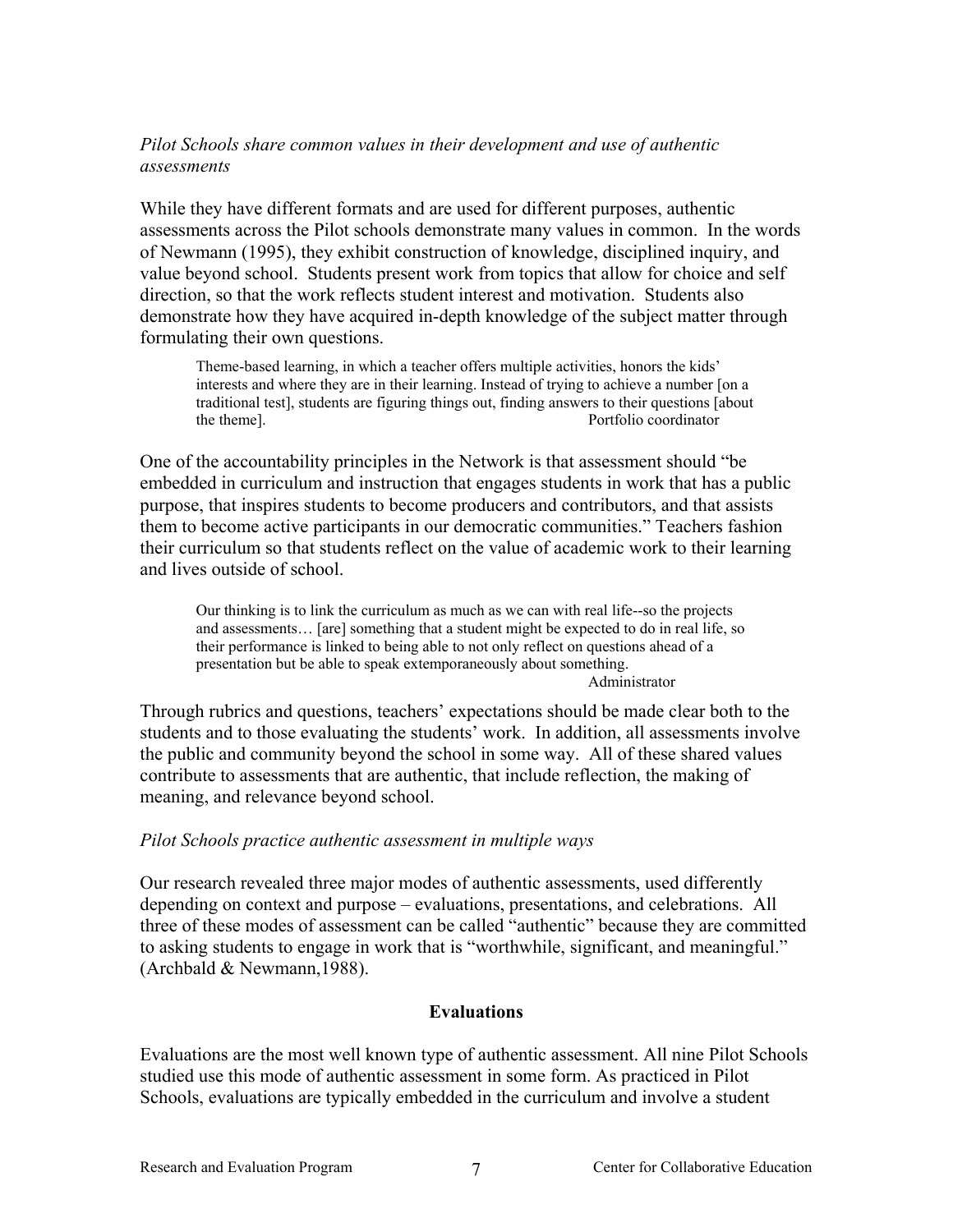presenting an aspect of academic work in order to exhibit mastery of content and skills. Most often, the work is compiled into a portfolio, or collection of the student's best efforts over time and subject areas. During the presentation, the student speaks for an extended period of time, usually at a significant point in the academic calendar, to a panel of assessors, some of whom are drawn from beyond the school community. The assessors use a rubric to grade the student. The rubric clearly and publicly embodies the standards the student is held to, both in terms of presentation skills and in content knowledge. Often, important stakes are attached to student performance on evaluations, such as major grades, promotion, graduation, or honors. The student must reach a predetermined basic level of proficiency in order to advance.

Comments from students support the effectiveness of the portfolio process in preparing them for college. This graduate of a Pilot high school describes how the high school evaluation process gave her practice for future college work.

Academically, [the evaluation process] helped a lot, through portfolio reviews and presentations, because a lot of colleges ask you to do individual presentations, group presentations, or papers. So I had practice with all three [in high school]. I know [that when] a lot of students [at this college]…hear a professor ask them to do a 15 minute presentation, they panic…Thirty minute presentations are nothing to me because of [my Pilot School's] high standards. I feel kind of overprepared.

Pilot high school graduate

**Greater Egleston Community High School Graduation Portfolio Presentation.**  Graduating seniors choose three pieces of work to present from their portfolio, a collection of work spanning eight academic disciplines. For 40 minutes, they speak about their work and answer questions from a teacher, two outside evaluators such as community members or educators from other schools, and a recent Egleston graduate. Examples of work might be an autobiographical Powerpoint project from technology class, a portfolio of photographs taken and developed for a class, and a business plan for a restaurant from Economics. The panel spends 10 minutes scoring the presentation on their rubrics, and then discusses their marks with the student. Students meet the graduation requirements of the school by successfully passing the presentation, in combination with other work approved by classroom teachers.

**Mission Hill School Graduation Portfolio Review.** To graduate, all 7th and 8th graders must present a collection of past and present work in six domains. They must also present and orally defend a finished piece of current work. Two teachers, an external evaluator, and a family member assess the work and the student's competence in the presentation. For example, in a science review, a student presents a science experiment subjecting plants to cigarette smoke. A history review includes an essay and a rap on child labor (a topic chosen by the student). In every field students must show how to weigh conflicting evidence, take into account various viewpoints, make connections, and see how the work might matter to others.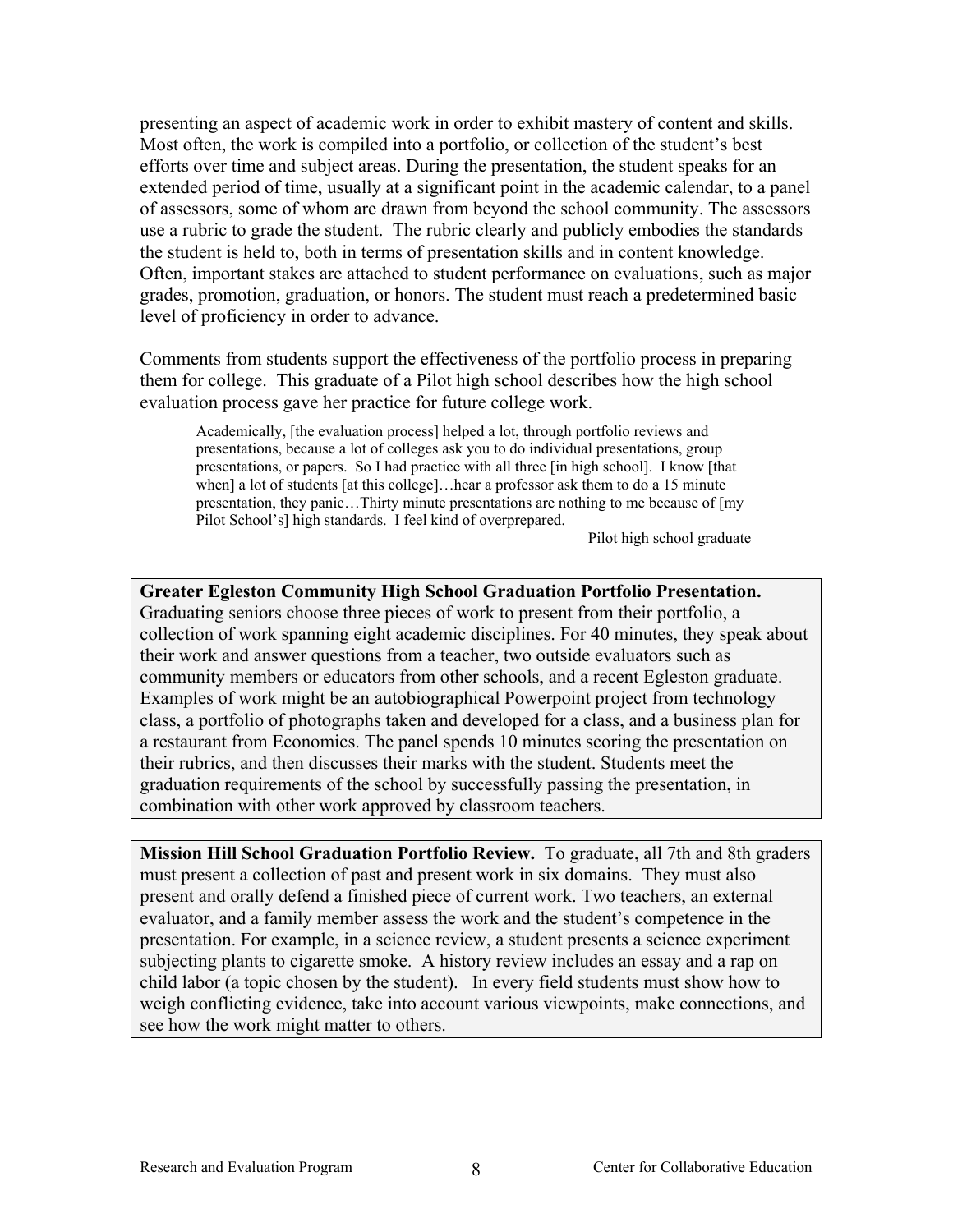### **Presentations**

Presentations are, in many ways, the precursors to evaluations. They are authentic assessments typically used in classes or school-wide throughout the year to assess ongoing performance rather than mastery and to provide students with feedback. All nine Pilot Schools studied use this mode of authentic assessment. They give a student experience in an authentic assessment environment while building a school culture of competent responses to authentic tasks. A student may present to his or her peers and be judged by a teacher or a small panel using a rubric. However, the presentation is less of a culminating event than a snapshot of continuing progress.

I have ways to gauge their daily understanding [of the novel they are reading]. For instance, I use storytelling. Rather than giving them a quiz, kids get up and [speak in the voice of one of the characters]…I know that whatever they say, notice, and remember about the book is a reflection of what the theme is in their own life. I'm not preparing them just for college, I'm telling them it's life skills, as well as skills that will serve them well in college or any learning situation. I build in the assessment pieces accordingly. In the culminating experience, I'm looking for pieces that force them to a level of selfreflection and insight to help them make some connections, because as we know, there are some adults who have never reflected on anything in their life. Teacher

**Fenway High School Math Exhibitions.** In front of their peers, a teacher, and three outside evaluators from industry and the community, students present their solutions to open-ended math research questions. One student discusses the mathematical formula behind a card trick, another outlines the geometric progression of the rat population in Boston as it breeds, and a third student talks about the Cartesian coordinate system and its impact on the world. Students and adults ask questions and fill out rubrics, which will ultimately affect the quarterly grades of all who present.

**New Mission High School Independent Learning Project (ILP) Presentation.** A student stands before an audience of teachers, family members, fellow students, and administrators to explain a topic she chose to research: How do blind people cope with living in a seeing world? She queries the audience, challenging their assumptions about the blind, and offers alternative ways of serving the disabled from around the world. Her presentation encompasses an investigation of literature and science related to blindness. After fifty minutes, the audience fills out feedback forms that will help guide the student's future work at New Mission.

### **Celebrations**

Celebrations are common at many schools. In Pilot Schools, the rigor and dedication necessary to successfully prepare for and complete them makes their performance a genuine form of authentic assessment. In fact, teachers noticing the high level of student engagement in dance recitals, science fairs, and sports events sought to replicate that kind of "authenticity" as a classroom experience, leading to the more structured modes of authentic assessment that are familiar today in these schools. While all nine Pilot schools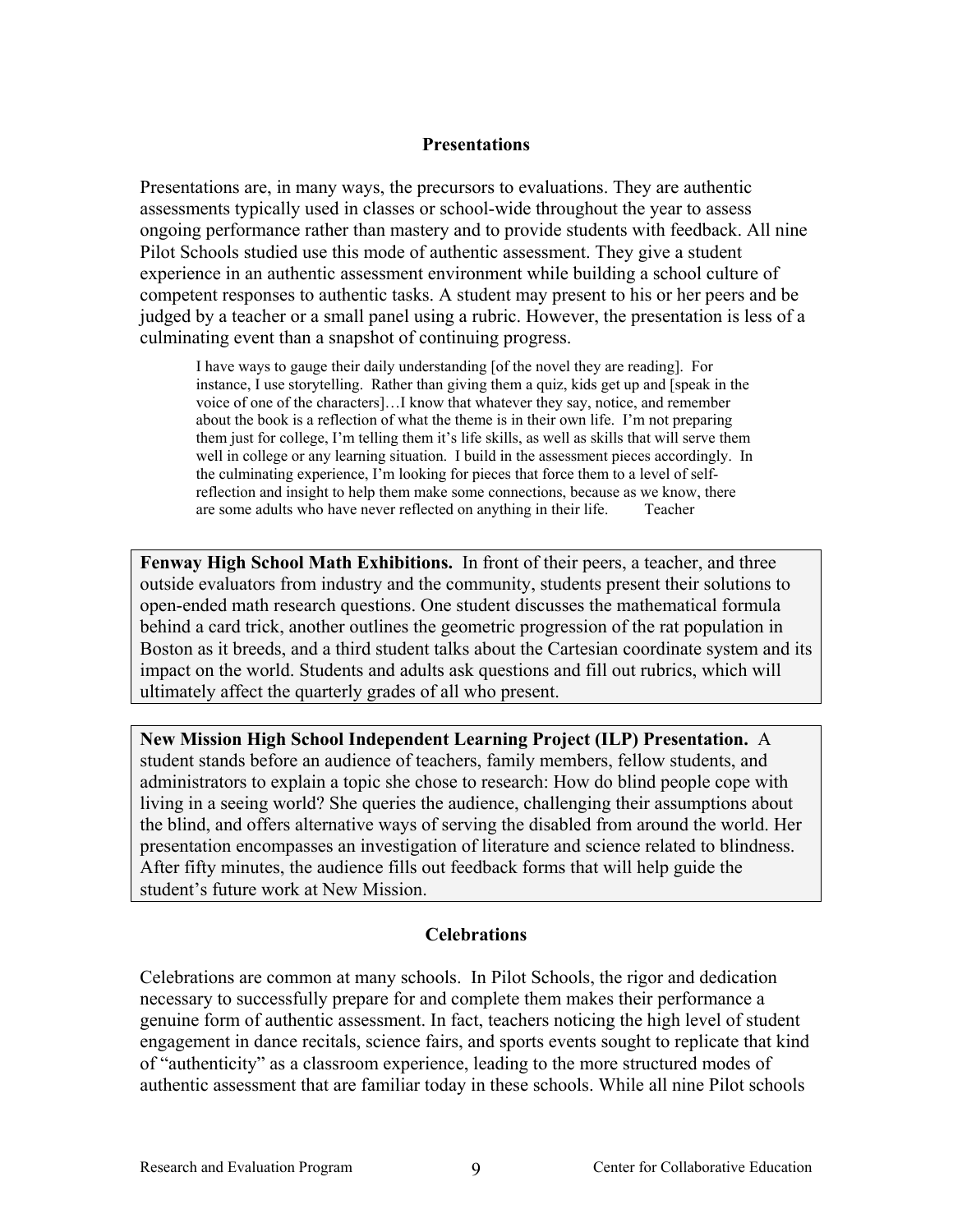<span id="page-13-0"></span>sponsor these kinds of events, at least three of the schools present them officially as authentic assessments, because they are public demonstrations of student work.

**Boston Arts Academy Student Choreography.** Senior dance majors performed their own choreography based on research into an aspect of dance history; this performance is an exit requirement for dance majors. Twelve pieces, mostly solos, were performed in the school's Black Box Theater. Dancers and other arts professionals were present to ask questions and validate the work of the students, who had been cleared to present by their teachers.

**Boston Evening Academy End of Year Expo and Celebration.** Students present autobiographical projects and meaningful academic work as a celebration of their accomplishments. Seniors discuss their future plans with outsiders. Teachers display interesting ideas from their classes and offer activities and projects.

The following table summarizes the shared values and differentiating features of evaluations, presentations, and celebrations in the Pilot Schools.

| and visible expectations, community involvement, and student reflection.                                                                                                                                                                              |                                                                                                                                                                                                                                                     |                                                                                                                                                                                                                                                          |  |
|-------------------------------------------------------------------------------------------------------------------------------------------------------------------------------------------------------------------------------------------------------|-----------------------------------------------------------------------------------------------------------------------------------------------------------------------------------------------------------------------------------------------------|----------------------------------------------------------------------------------------------------------------------------------------------------------------------------------------------------------------------------------------------------------|--|
| Evaluations                                                                                                                                                                                                                                           | Presentations                                                                                                                                                                                                                                       | Celebrations                                                                                                                                                                                                                                             |  |
| • Assess both content<br>knowledge and<br>presentation skills<br>• Given at significant<br>moments (end of unit,<br>class or year)<br>• Have stakes attached<br>(grades, promotion,<br>graduation, honors)<br>• Require mastery of<br>authentic tasks | • Primarily used for<br>giving feedback or lesser<br>grades<br>$\bullet$ Emphasize<br>social/presentation skills<br>• Serve as early building<br>blocks of authentic<br>assessment culture<br>• Assess student<br>performance of authentic<br>tasks | • Have no stakes attached<br>• Only participation is<br>assessed<br>• Mark major moments in<br>a school year<br>• Serve as community<br>building event, not<br>academic assessment<br>$\bullet$ Present student<br>responses to authentic<br>assignments |  |

*Shared Values: Authentic tasks, public presentation, personalized assessment, clear* 

*Schools rely on authentic assessment to make serious decisions* 

Of the nine schools studied, five use authentic assessments to help determine their students' promotion or graduation. Three others use these assessments to provide feedback to students about the quality of their work or to assign honors or other distinctions. The final school is in the process of revamping its assessment structures. While other forms of traditional assessments are used in Pilot Schools, portfolios and other authentic assessments have become an equal or more dominant practice. Many schools count portfolios and exhibitions as significant portions of final course grades and most schools include authentic assessment results on report cards or transcripts. Overall,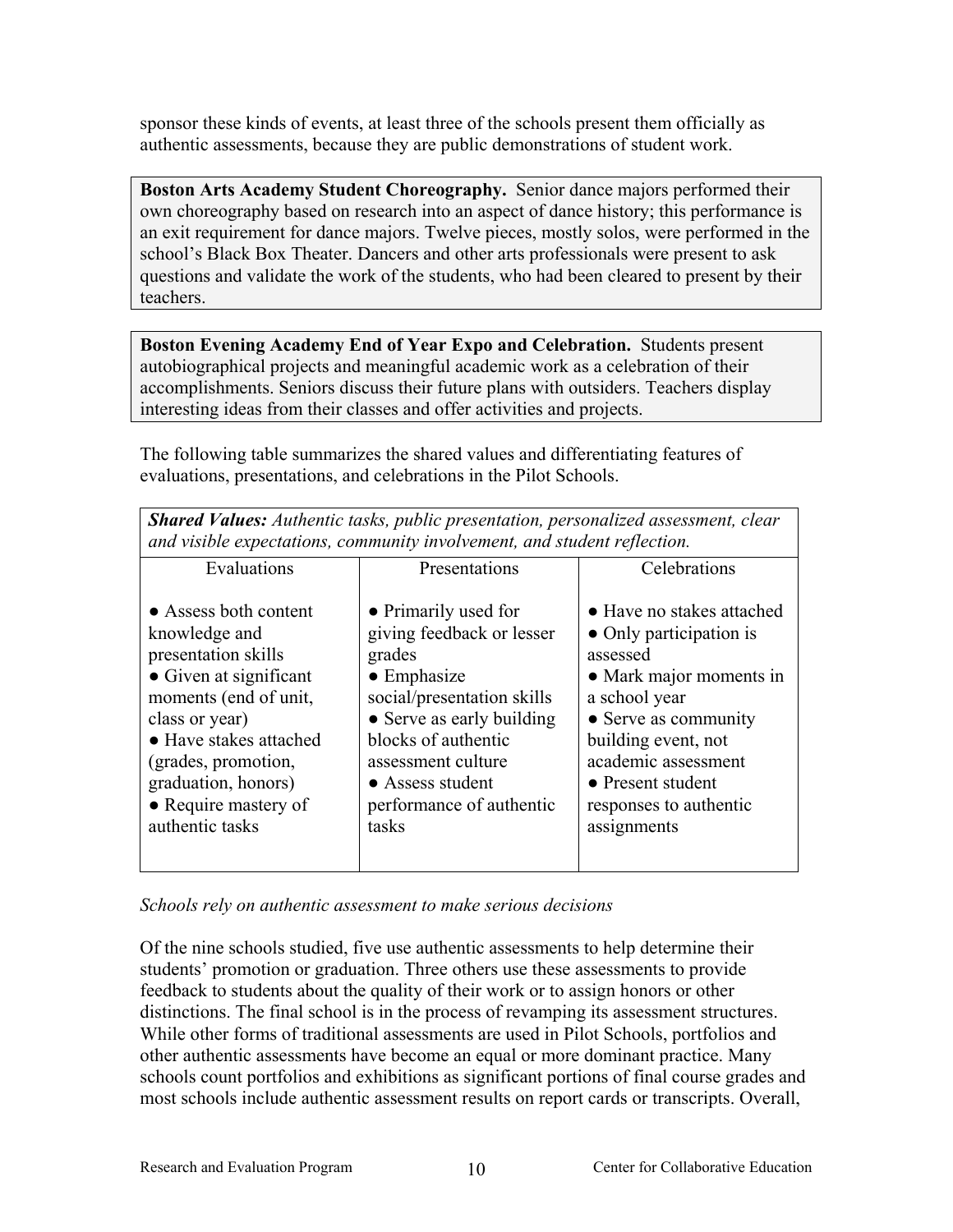<span id="page-14-0"></span>authentic assessments are being used as a reliable and significant tool to set expectations and assess student achievement.

It's a real challenge for kids. It's intense. And it feels like a huge accomplishment. So there's this tone around getting work done that ideally, as we get better at it, is going to reduce in anxiety and increase in this sense of accomplishment and knowing what you're doing and then having a great product. The public-ness of it contributes to the school culture, because people are presenting…this complicated work that has a lot of different facets, and people are trying to understand what [the students] understand. It makes the dialogue between kids and kids, and kids and teachers, much richer. If there isn't the evaluation…if it's not about assessment, some of that tension is not there, and you don't get as far in that discussion. Administrator (K-8)

#### *Schools are at different stages in their development of authentic assessment systems*

Some schools have had more time than others to develop a comprehensive system of authentic assessment. One Pilot School is 20 years old, while several have opened since 1997. In addition, some school directors have had more experience with authentic assessment than others. As a result, schools are at different stages in their implementation of authentic assessments, which range from emerging experiments to mature systems. Schools just starting to work with authentic assessment tend to use it for presentations in only a few subjects, have not adopted a school-wide system of performance-based requirements or evaluations, and have less developed rubrics and/or community involvement. Schools that are more experienced tend to add evaluations to their presentations, have developed school-wide systems of assessment with clear standards and stakes, and have oriented their curriculum around authentic assessment. They have moved from using authentic assessment as a small-scale pedagogical tool implemented by a few teachers to making it the cornerstone of a school-wide system. At least six schools increased their use of authentic assessment in the last year. Many have expanded the number of subjects or grade levels that use portfolios and exhibitions.

A crucial element of authentic assessment systems is the rubric, which communicates to students what is expected and guides evaluators as they review work. Constructing good rubrics is difficult and takes time. At its core, a rubric embodies the values and mission of a school and reflects the clarity (or lack thereof) with which it pursues its purpose. A rubric telegraphs the priorities to students and judges. It conveys clear standards and expectations of a presentation to students and judges alike. It spells out what is expected in each category of presentation at every performance level. A good rubric leaves very little to interpretation. Quality rubrics can act as a scaffold for the entire class as they prepare for presentations.

The rubrics we observed that were used in the Pilot Schools were at different stages of development. While we saw excellent examples of rubrics, different schools (and even departments or classes within schools) have constructed rubrics of varying quality. Some schools use standard rubrics for subject areas, while others develop rubrics for each project or topic. There is still work to do develop rubrics.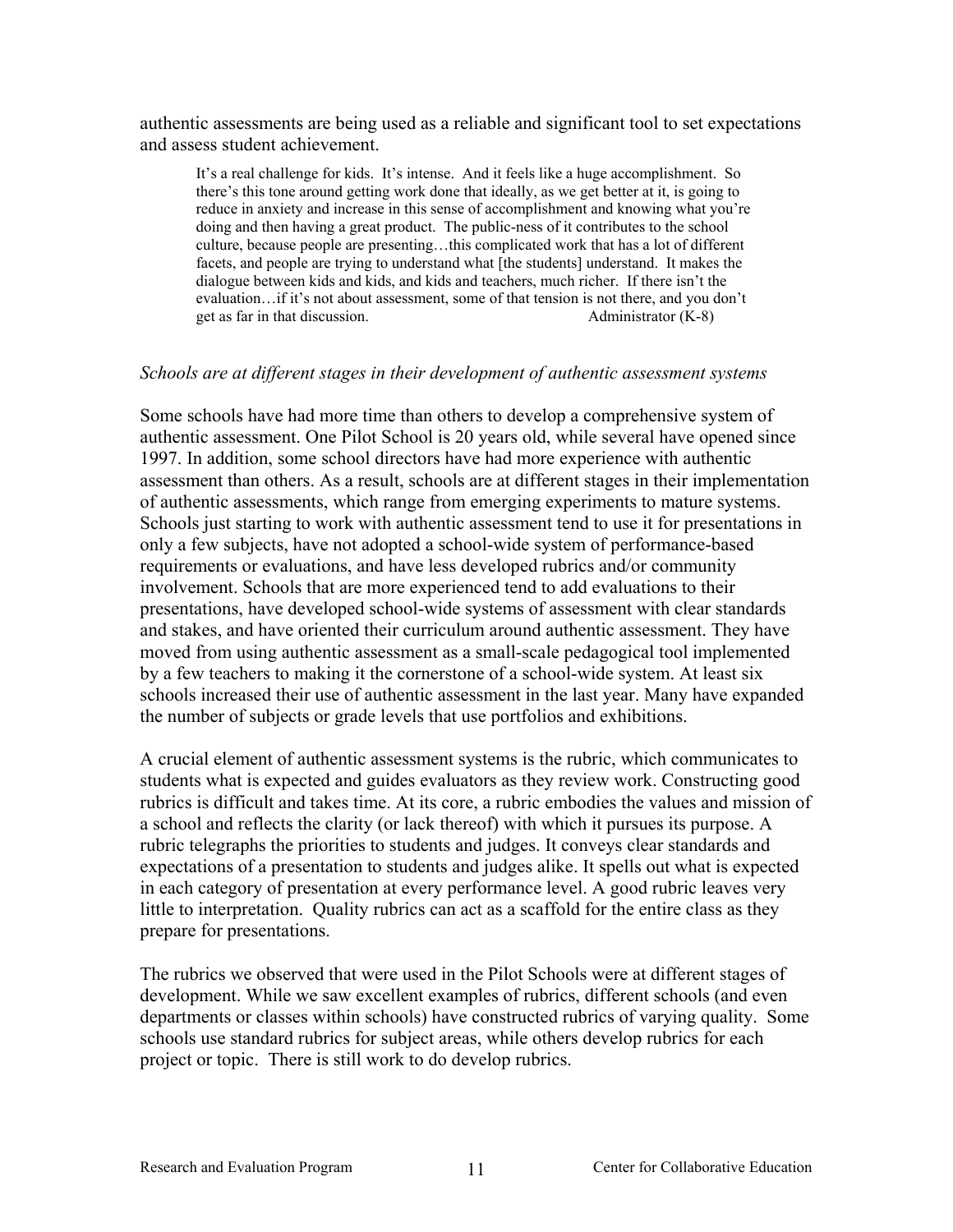### <span id="page-15-0"></span>*Authentic assessment can improve professional development and increase collegiality*

Several schools that have recently expanded their authentic assessment work indicated that it served as a catalyst for improved faculty collaboration and school-wide academic focus. Curriculum, rubrics, student support, and scheduling all had to be done collaboratively, resulting in the reorientation of faculty meetings, common planning time, and professional development. Schools with more mature assessment systems viewed such work as a centerpiece of their school's identity, with authentic assessment permeating the school's culture for both staff and students.

People here have de-privatized their practice. [There is] a real awareness that the work is not easy and when you create it on your own, you don't always hit the mark. They're…in a trusting adult community enough to explore why and get some better answers and do it better the next time, so it's helped in de-privatizing practice. That's one key difference that authentic assessment has made to this community. It's also pushed our desire for interdisciplinary curriculum…teachers are talking more with teachers of other disciplines so [teachers are] broadening their own perspectives and deepening their thinking…That comes out of the work of trying to arrive at authentic assessments. Administrator (High School)

#### *Authentic assessment engages the community in the school*

All nine Pilot Schools using authentic assessment invite members of the outside community to participate as judges at exhibitions, portfolio defenses, and other assessment events. These external judges have included professionals, government officials, parents, and community leaders. The purpose of having external judges is both to inform the public about the school's work and to firmly ground assessments in the expectations of the community. For instance, at Fenway High School's Science Fair, the audience included many scientists and academics whose daily practice was on topics students studied, in addition to adults from non-profit organizations and businesses who had high standards for presentations.

At Greater Egleston Community High School's portfolio presentations, the panels are made up of student alumni, community members, and professionals who all bring unique and high standards to the exercise. Students know this and respond with elevated levels of commitment and performance, a feat difficult to reproduce in a regular classroom setting. The presence of the "real world" in the school setting creates authenticity that students can both recognize and respond to.

### *Summary*

We find that Pilot Schools have developed authentic assessments that address all three criteria developed by Newmann (1995): construction of knowledge, the use of disciplined inquiry, and value beyond school. Students construct knowledge in their presentations and portfolios, through teaching judges about early childhood education or researching paper topics in history or choreographing dance selections. They use disciplined inquiry when they discuss, elaborate, and defend their arguments and conclusions based on background knowledge and in depth understanding of concepts they have learned. The work that these assessments entail has value beyond school, as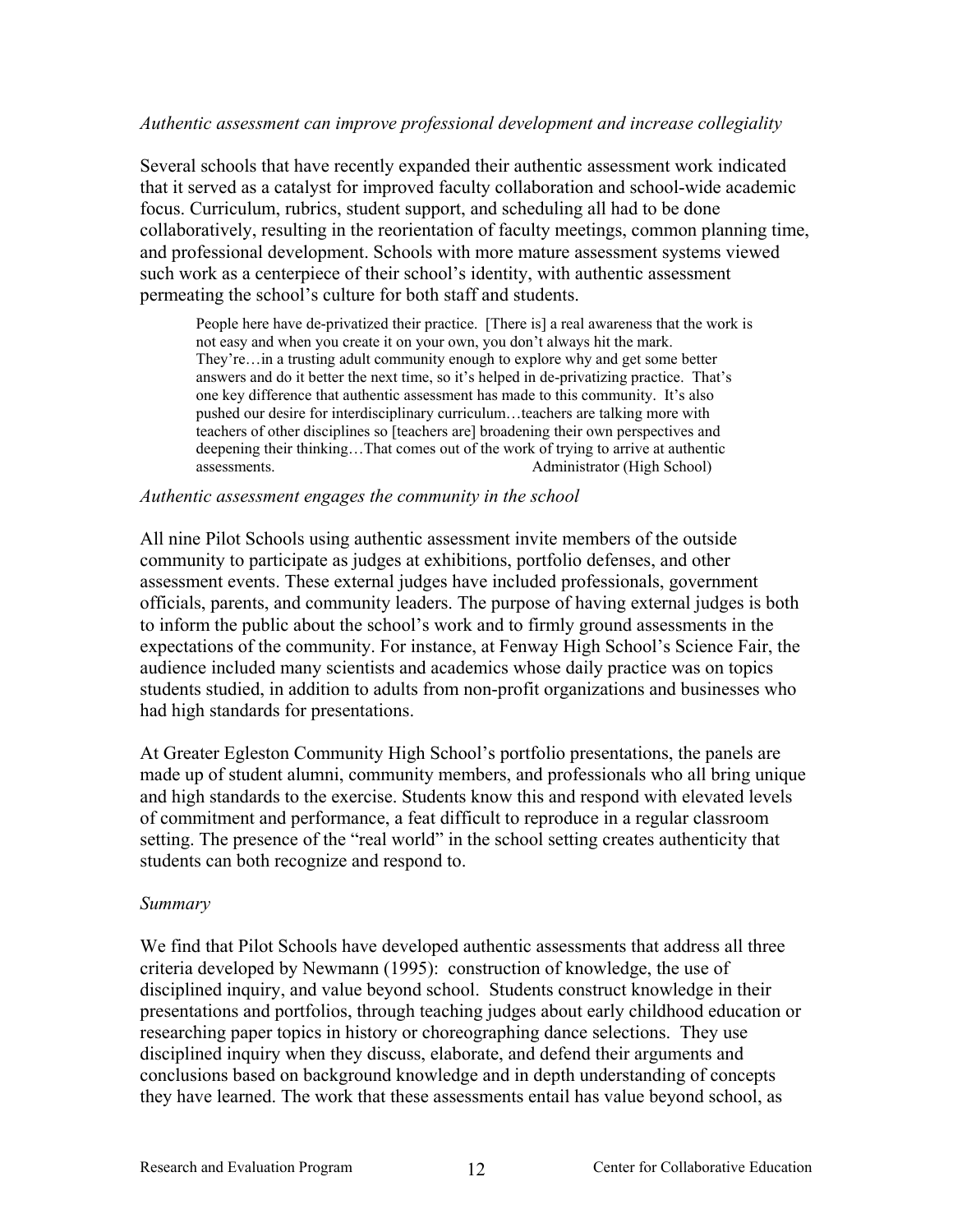evident in the involvement of community members in the reviews, and the community relevance of an environmental health project focused on the high incidence of asthma in the school's neighborhood. Their varying stages of development and challenges in implementation attest to the complexity of this practice.

Pilot Schools staff are not only able to embed authentic work through their curriculum, they are also able to successfully engage students such that they perform at high levels on a range of indicators (CCE, 2003). Authentic teaching and learning and high student performance go hand in hand in the Pilot schools.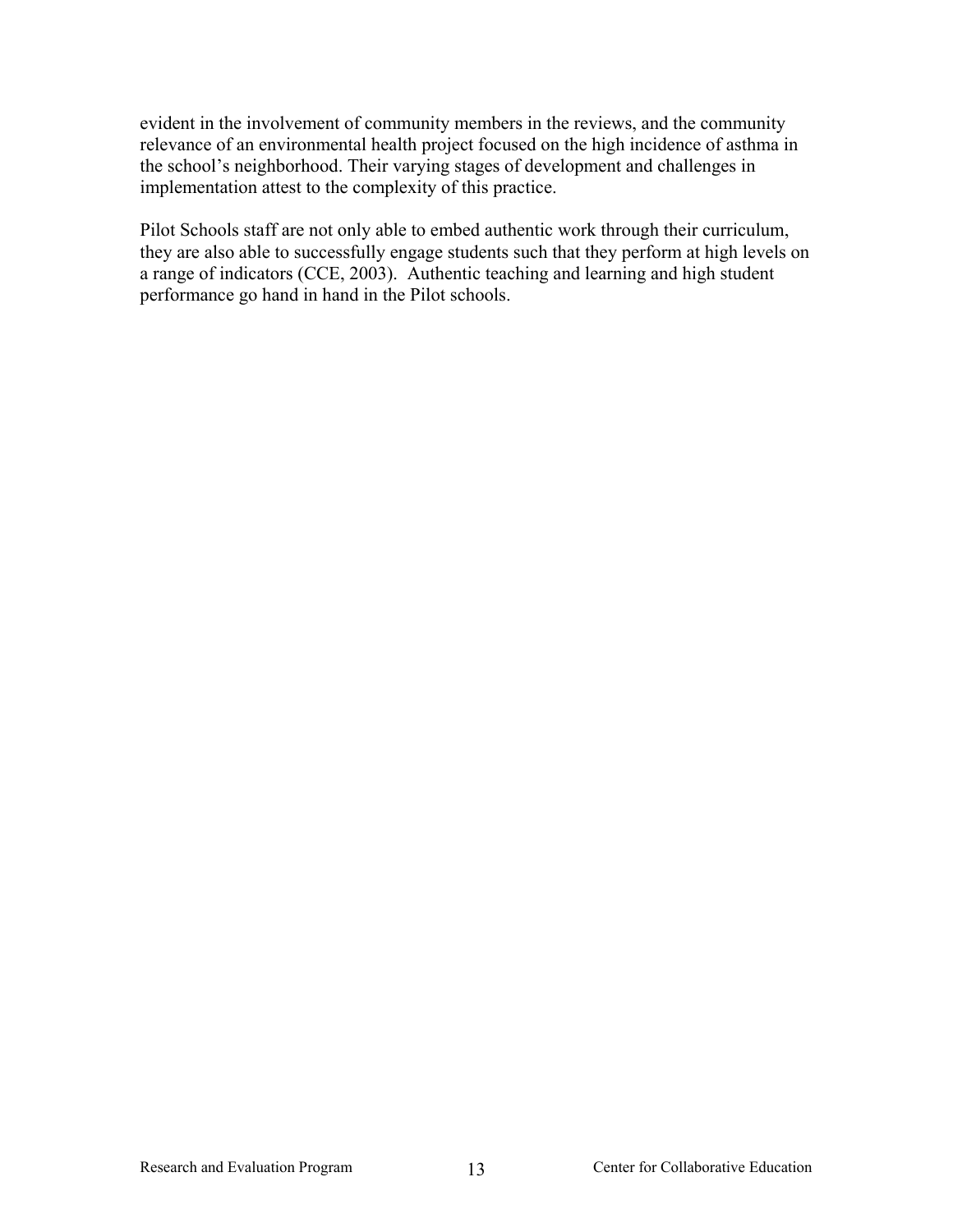# <span id="page-17-0"></span>**CHALLENGES TO AUTHENTIC ASSESSMENTS IN THE PILOT SCHOOLS NETWORK**

Pilot Schools are committed to using authentic assessments as a way to understand what their students know and are able to do. They use such assessments to make important decisions about students' promotion and graduation and to guide curriculum planning. Such comprehensive systems of assessment inevitably encounter challenges in implementation. We think that it is useful to share what we have learned about Pilot Schools' implementation of authentic assessments for the following reasons—1) to assist the Network schools in reflecting about their practices; and 2) to provide information about implementation which can be useful to practitioners, within the Network, within the district, and beyond.

Not only are assessment systems difficult to implement, teachers and administrators in schools are usually working on improving many other aspects of practice simultaneously. Such work takes vision and commitment. School staff can sustain such a commitment when they are less isolated and know that others are also engaged in similar challenging work. They will also encounter fewer roadblocks if resources help them predict the turns the work will take.

While Pilot Schools staff members engage in ongoing reflection about their teaching and learning within their schools and as a Network, sharing such challenges publicly takes courage. No one likes to have his/her practices criticized. But we should keep in mind that the original intent of Pilot Schools was to serve as laboratories of innovation for the district and beyond. It is also important to note that not all Pilot Schools have experienced the challenges to authentic assessments to the same degree. Below, we present our perspectives on the main challenges to authentic assessments

## *Assessment of content knowledge needs to be improved*

One common element among the diversity of modes for authentic assessments shared above was their public-ness. All rubrics reviewed gave prominence and weight to the student's skill and comfort in communicating his/her learning. One aspect of the authentic assessments that challenged some, but not all, schools was assessing the content knowledge of students. Teachers talked about the challenge of matching the assessment vehicle to the concept being taught:

Content-wise there's a tension around breadth vs. depth. Did [the teacher] design a great project? If so, is [the product] really evidence of what the kids have learned or is it more superficial? We try to design these projects and experiences, and what sometimes can happen is you create this really well-connected, involved, challenging bit of work that's real, and because it has different elements, sometimes the concept is achieved but the content skills [such as statistics in math] don't advance…It's a real balance providing them the knowledge they need to understand the real world context, and still being able to spend enough time on the skill work. Administrator

Teachers faced challenges in how to assess students whose work contains spelling or grammar errors or who fail to adequately respond to probing questions about content.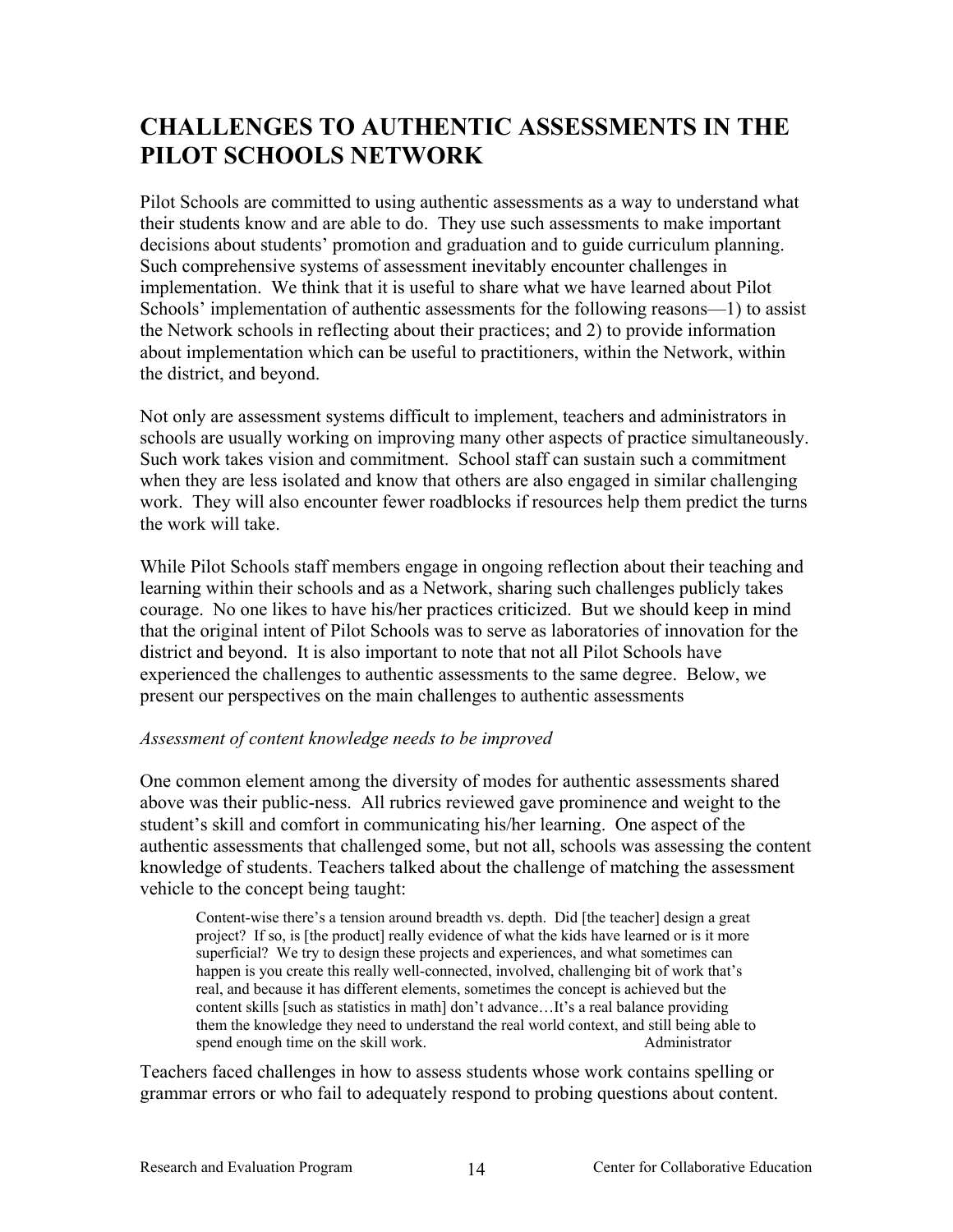<span id="page-18-0"></span>We found that rubrics often give more weight to presentation skills or process explanation than to demonstration of content knowledge or mastery. Even if evaluators have questions about content knowledge, the rubric might not give it much proportional weight, so that students with strong presentation skills might not be alerted to a potential area of improvement. Also, rubrics sometimes do not include clear criteria for assessing content knowledge, habits of mind, and understanding.

### *Authentic assessments must balance the use of students' strengths and weaknesses*

Performance-based assessments allows for students to make use of their favored learning styles in a way that traditional assessments do not. One challenge that several interviewees cited was the balance between allowing students to choose favored modes of expression and pushing them to develop modes in which they are less developed.

One of our goals is to help our students understand where their strengths and weaknesses are. Some of our students are very good orally, some of our students are not. Some of our students respond better when things are read to them, and some of them respond better when they can see them. So we work a lot on learning styles, so that all the authentic assessments that we do are based on helping students improve in areas they may be weaker in, but also to enhance their strengths. Administrator

We observed a number of presentations where students gave excellent oral presentations that exceeded the quality of their writing. Panelists reviewing essays about the difference between lynching and terrorism or the political nature of the Olympics found that when students were asked about what they wrote, they were able to more clearly articulate their rationale and subtle nuances of meaning than was apparent in their writing. These observations underscore the Pilot principle of accountability that schools should "provide multiple ways of assessing student competency in meaningful ways, rather than relying on one single method." For students whose verbal skills surpass their writing skills, the sharing of work through portfolio reviews or exhibitions may demonstrate to adults understandings not conveyed through writing.On the other hand, evaluations of student writing should meet the school's expectations and standards in that area.

### *Not all performance-based assessments in Pilot Schools are authentic assessments*

As Meier (1993) notes, not all performance-based tasks are authentic. Students at some of our observations presented work that was drawn from textbooks or MCAS-preparation exercises, in addition to presenting work that lacked a real world or authentic context. Examples included science fair projects based on or adapted from tasks described on web sites or in science workbooks. Asking students to construct knowledge and demonstrate their understanding is important and valuable. However, bringing students as far into the complexity of real life as possible is essential if students are to be highly engaged and authentic assessment is to be truly effective. Schools should aspire to as much authenticity as possible when constructing both their assignments and their assessments.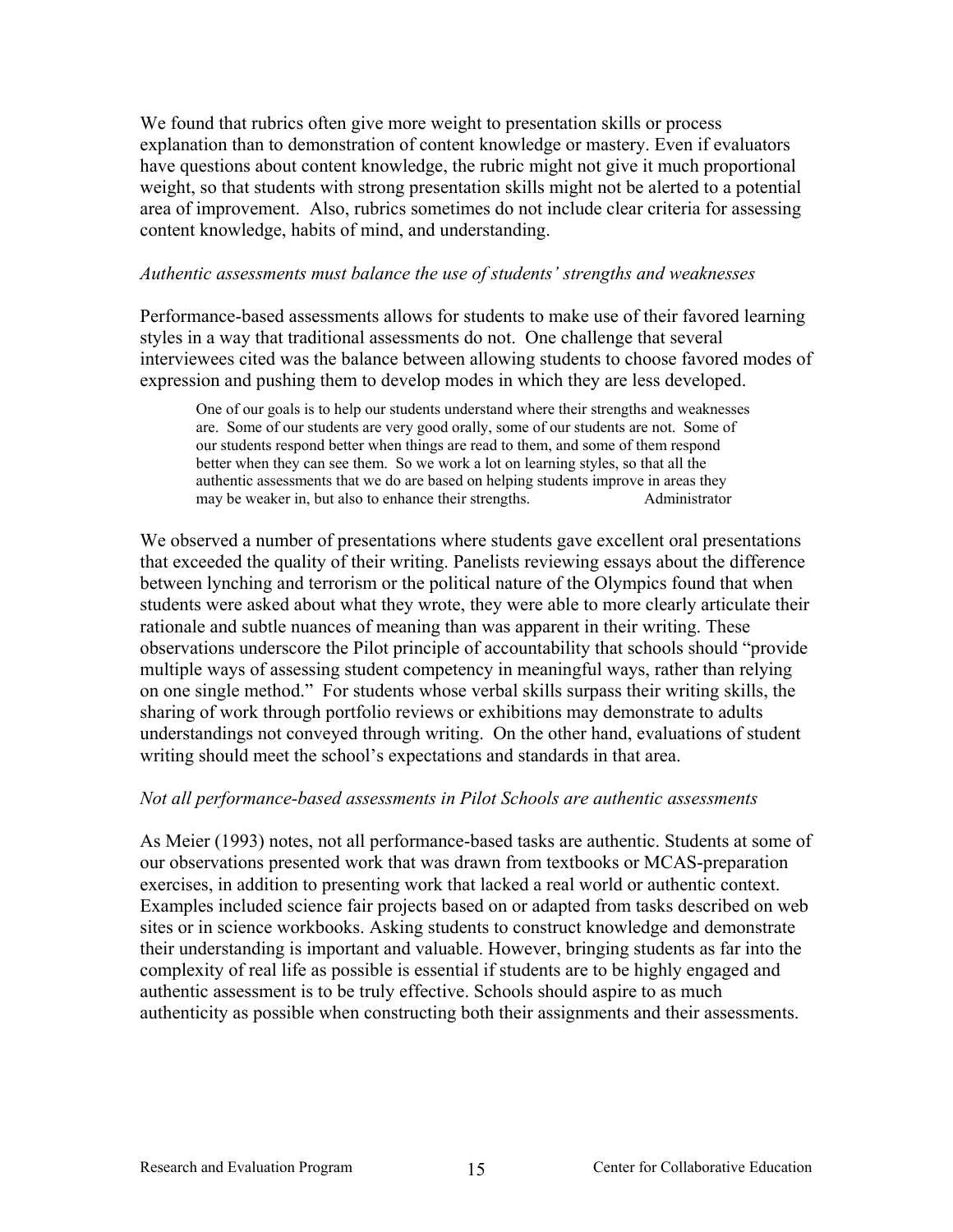### <span id="page-19-0"></span>*Outside evaluators need more support*

When Pilot Schools open their assessments to judges from the community, they add a crucial element of authenticity to their work by exposing students to the standards of the outside world. Because Pilot Schools want to prepare their graduates to thrive beyond the school walls, the community plays a vital role in determining the readiness of graduates to meet the standards of both the school and of life beyond school. The commitment of all nine schools we observed to these ideals was visible in all participants, who were very aware of the positive presence of outsiders in the assessment process, lending weight and importance to the event for all involved.

Because outside evaluators are so important to the authentic assessment process, they need to be provided as much training and support as possible in order to best perform their duties. Most schools sent letters to outsiders that included information about the school and often a copy of the rubric that would be used by the panel. Some schools offered meals and receptions to make guests feel welcome. These schools also sent home surveys for feedback or thank you notes to their guests. Most importantly, several schools had training sessions for evaluators to review rubrics, rules, and the background of the school.

Outside evaluators with the most complete information about the process and schools' expectations of them are better able to assess students. Schools must assume that external evaluators are not familiar with their processes and contexts, especially when assessments are revised yearly. The more energy that is put into educating and supporting outside evaluators, the more power, benefit, and authenticity the assessment process will have. The use of outside evaluators should be accompanied by the following considerations:

- Outside evaluators, or even school staff who teach different subjects, are not always knowledgeable in the areas they are judging. In atypical subjects, like technology or the arts, lack of content knowledge among evaluators results in less probing questions and acceptance of student responses without substantial fact checking.
- $\bullet$ At some schools, there are either too many subjects being presented at one time or not enough time given to adequately investigate the quality of a piece. Evaluators unfamiliar with the school and seeing several students at once may find it difficult to accurately or fairly judge the content being presented.
- When some evaluators know the student and others do not it can create an imbalance on the panel that can affect assessment. We observed a number of situations in which a panel would defer to a teacher who knew the student, especially when the panel had concerns about a student's level of content knowledge. The differing familiarity with the student among examiners should not compromise the important objectivity that those from the outside bring to this process, which is central to the "authenticity" of the assessment.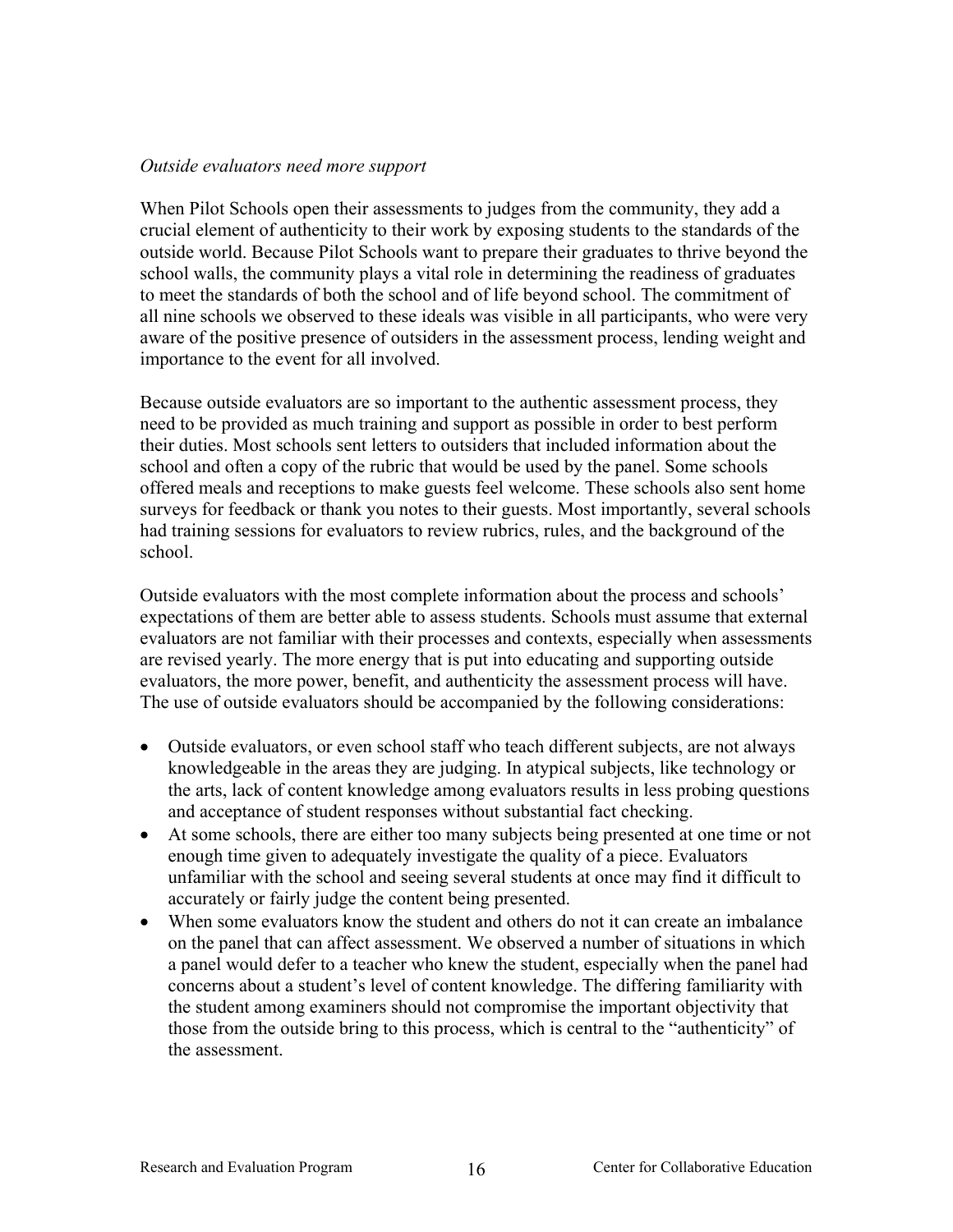<span id="page-20-0"></span>Rubrics, for the most part, gave clear and helpful guidance on how an individual should score a presentation. All schools should spell out their grading procedures for authentic assessments in as much detail as possible. Such clarity and consistency will optimize the involvement of community members in the process. However, at several schools, staff told guest evaluators that their scores would be "taken into account," but the weight of their scores was unclear. In some instances, a policy for combining the marks of school staff, external evaluators, or, in some cases, students was not in place. Some schools explicitly used group consensus as their model, allowing time for groups to discuss and arrive at a shared understanding about a student's work. However, some schools had allotted little time for that kind of in-depth discussion and had no formal guidelines for what to do when discrepancies in grading occurred.

## *Concerns about reliability and standardization of scoring need to be addressed*

Researchers have expressed concern about the reliability of authentic assessments (Koretz, 1998; Stecher, 1998), and this issue is also important at the school level. Schools could collect data that could illuminate trends or issues in regards to scores. This data could include a comparison of student performance on authentic assessments with more traditional teacher-designed test scores or with standardized test scores. Additionally, schools could keep track of how scores of authentic assessments vary by year or subject or teacher, as well as by gender, age, or race, to provide useful information for targeting the improvement efforts.

# **IMPLICATIONS FOR SCHOOLS IMPLEMENTING AUTHENTIC ASSESSMENTS**

Pilot Schools are committed to developing authentic assessments to collect evidence as to how their students meet the expectations of teachers, families, and the community at large. Because they are small, vision-driven, and autonomous, these schools may develop curriculum and assessments with their own students and standards in mind, rather than responding to district curriculum mandates or professional development initiatives. As these schools believe in "less is more" and "depth over breadth" in teaching and learning, authentic assessments meet their needs more readily than highstakes, standardized tests.

Our findings have positive implications for all stakeholders:

• Authentic assessments raise the stakes of learning for students. Students in Pilot Schools have opportunities to present publicly to adults and students, both familiar and not, throughout their school careers. They complete work that is relevant to their daily lives and contexts. They can demonstrate what they know and can do in multiple ways, rather than just through a paper and pencil test.

Authentic assessment gives me a better idea of my kids, because everyone has to meet the same requirement. In a regular school, that does not always happen. In a regular school, if there's a science fair, maybe everyone doesn't have to present. In a regular school, if I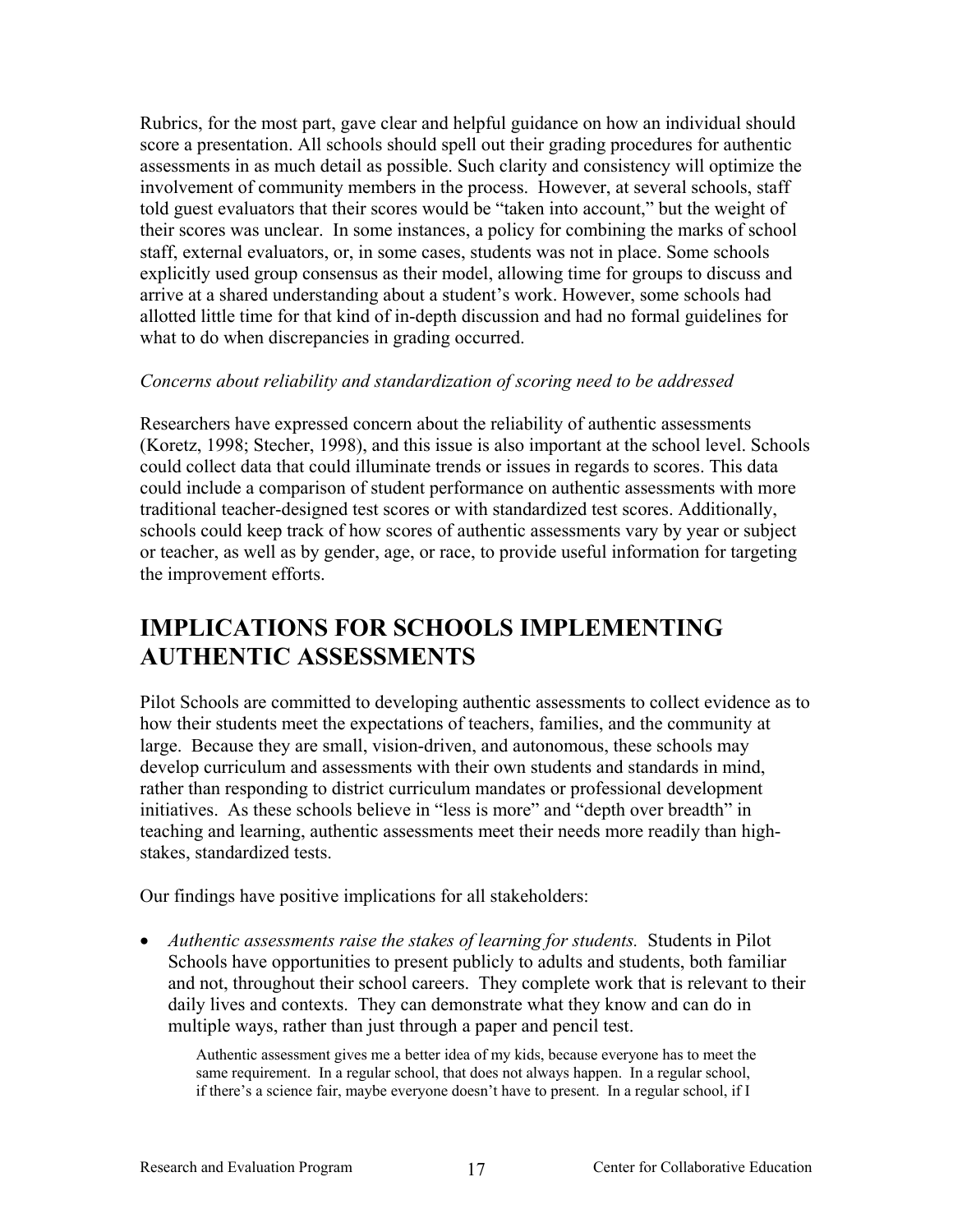give a test and 10% fail, they just get a failing grade. If a child fails a portfolio, they have to go back and redo it. It is a more equitable system. Teacher

*Authentic assessments improve curriculum and instruction.* Teachers have • opportunities to refine their curriculum and assessments collaboratively, often across subjects and grade levels. They de-privatize their practice by sharing their assignments and assessments publicly.

Authentic assessments affect teacher planning. When we talk about authentic assessments and exhibitions, it's really important to be clear on what teachers want students to do, and that's affected our time together because those conversations have to take place…For example, our teams work together. What is it that we want students to go out into the world with? What is the mission statement for the department? What are the essential skills we want them to have? It's played a major role in curriculum and experiences for students…It's planning backwards. Administrator (High School)

• *Authentic assessments make public the work of schools.* Community members become more educated about public schools, curriculum, and assessment. They lend credibility to the authentic assessments and lend them a sense of seriousness and purpose.

The Pilot Schools Network is strengthened as member schools share their progress on authentic assessments through school visits, serving on each others' review panels, conference presentations, and leadership meetings. In this way, authentic assessments may provide the foundation for a system of assessments as a viable alternative to standardized testing. The Network allows for increased communication among schools, and this increased communication strengthens the knowledge and commitment within the Network to designing and implementing solid authentic assessment systems.

The Boston Public Schools and other districts may learn from the Pilot Schools' use of curriculum and assessment autonomy. These schools serve as models for other schools and districts interested in developing authentic assessments. Shared knowledge can reduce the need for schools to reinvent the details of their assessment systems. Schools can pursue such sharing through visits to other buildings, staff participation in judging at other sites, and the exchange of rubrics, examples of student work, and documentation of the assessment, promotion, and graduation requirements at each school.

Future studies by CCE will describe the more formative authentic assessments used in Pilot Schools, the impact of authentic assessments on instructional practice and curriculum development, and the perspectives of teachers and students on authentic assessments as practiced in Pilot Schools.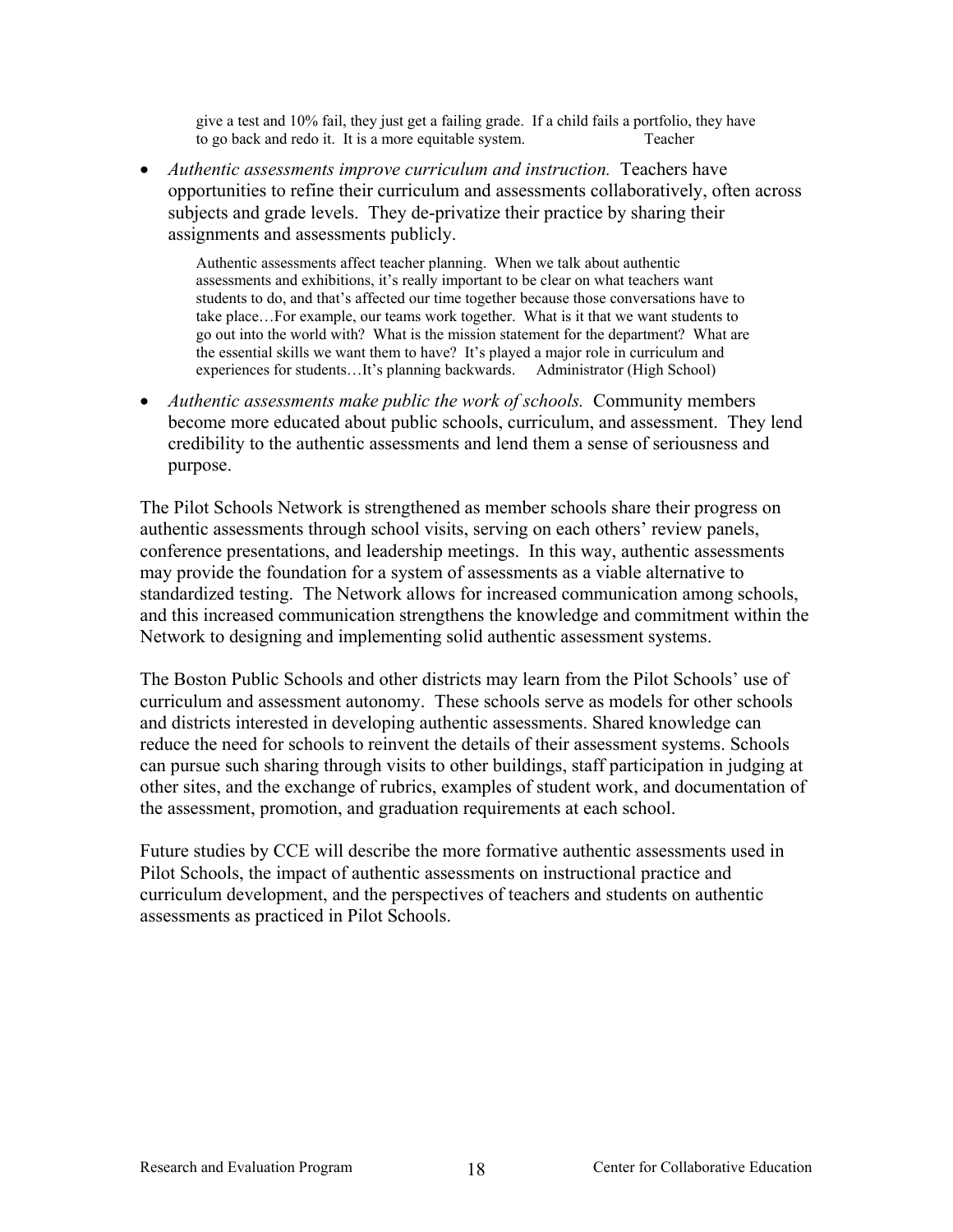# <span id="page-22-0"></span>**APPENDIX A: PILOT SCHOOLS NETWORK STATEMENT ON ACCOUNTABILITY**

The Pilot Schools believe that having in place a strong system of assessing student progress is vital to creating excellent schools in which all students learn and achieve at high levels. We believe in standards that lead to excellent schools, not standardization. We support the development of network-wide competencies and assessments that, while providing common information on how schools are doing, also allow for and encourage uniqueness in approaches to instruction and assessment among schools. Ultimately, good assessment systems should open doors for all students rather than shut them, and help students graduate with a range of options. The Pilot Schools Network assessment system is built upon the following principles. Assessment should encompass the following:

- Provide multiple ways of assessing student competency in meaningful ways, rather than relying on one single method
- Eliminate secrecy, so that all students, families, and the public understand the knowledge, skills, and habits of mind that students are expected to know and be able to do, how they will be expected to demonstrate this knowledge, and what constitutes high quality work
- Be developed and used by those working most closely with students, while also involving families and the community
- Provide information to students, families, and the community on how students are progressing toward meeting goals
- Be embedded in curriculum and instruction that engages students in work that has a public purpose, that inspires students to become producers and contributors, and that assists them to become active participants in our democratic communities
- Help students become independent, self-reliant, and thoughtful learners, and gain a sense that they are able to affect and improve the world around them
- Provide opportunities for students to be successful, to learn from mistakes and challenges, and to build persistence and resiliency as learners
- Help students become reflective learners and self-assessors who monitor their own growth, build on their strengths, and develop their skills
- Promote reflective practice in teachers, leading to improved instruction
- Reflect the best research on instruction and assessment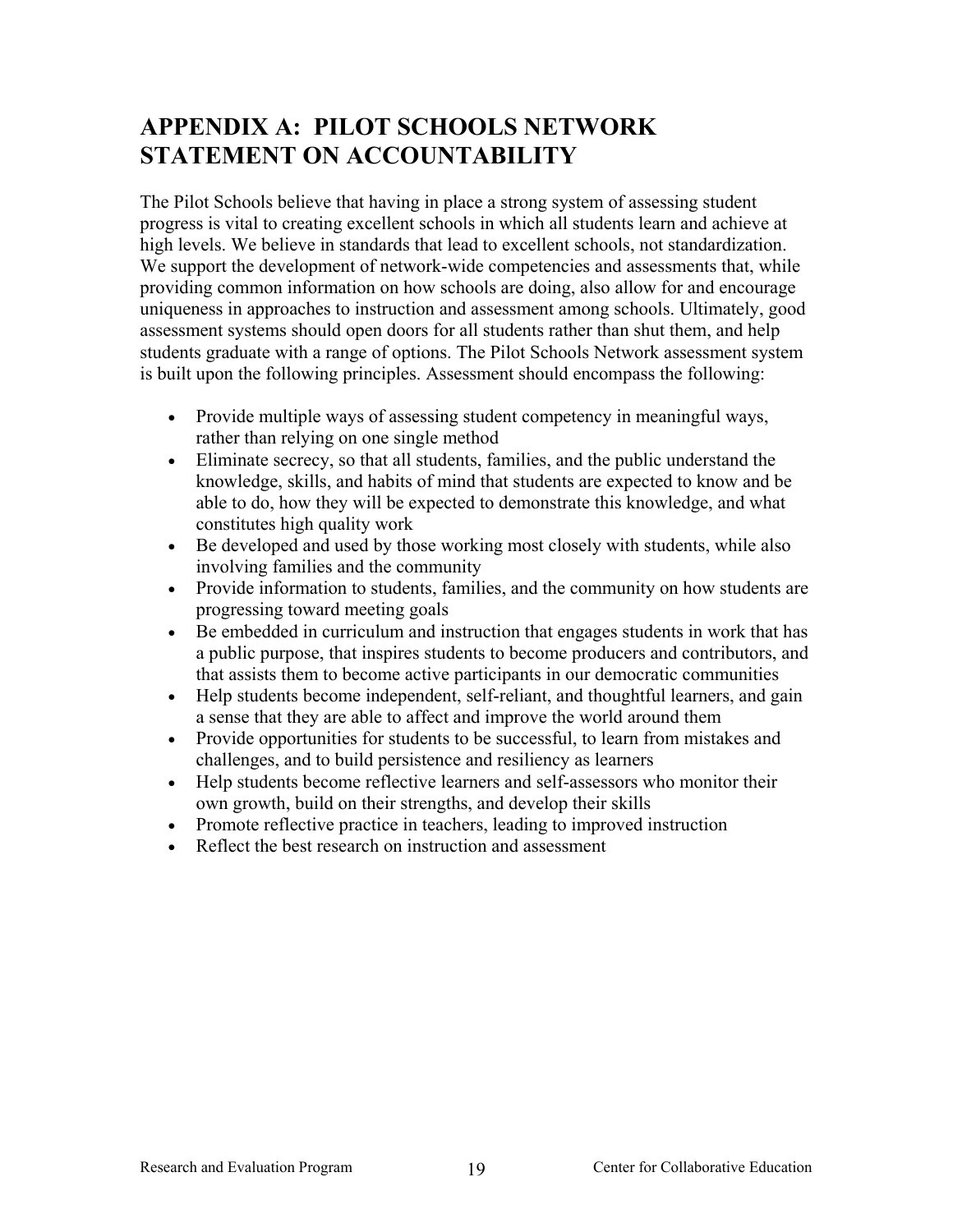# <span id="page-23-0"></span>**RESOURCES**

Archbald, D. & Newmann, M. (1988). Beyond Standardized Testing: Assessing Authentic Academic Achievement in the Secondary School. Reston, VA: National Association of Secondary School Principals.

Baron, J.N. & Wolf, D. P., Eds. (1996). Performance-Based Student Assessment: Challenges and Possibilities- Ninety-fifth Yearbook of the National Society for the Study of Education. Chicago, IL: University of Chicago Press.

Baron, M. & Boschee, F. (1995). Authentic Assessment: The Key to Unlocking Student Success. Lancaster, PA: Technomic Publishing Co.

Bensman, D. (2000). Central Park East and Its Graduates. New York: Teachers College Press.

Center for Collaborative Education. (2001). How Are the Boston Pilot Schools Faring? An Analysis of Student Demographics, Engagement, and Performance. Boston, MA: Author.

Center for Collaborative Education. (2002). Working Definition of Authentic Assessment. Internal memo.

Darling-Hammond, L., Ancess, J., Falk, B. (1995). Authentic Assessment in Action: Studies of Schools and Students at Work. New York: Teachers College Press.

Davidson, J. (2002). Personalization, High Standards and the Assessment Debates. *Horace*. 18 (2), 1-8.

Engel, B. S. (l980). Prospect archives: Documenting children's growth. *Principal*, 60 (2), 28-31.

Gardner, H. (1983). Frames of Mind: The Theory of Multiple Intelligences. New York: Basic Books.

Gong, B. & Reidy, E. (1996). Assessment and Accountability in Kentucky's School Reform. In Baron, J.N. & Wolf, D. P., Eds. (1996). Performance-Based Student Assessment: Challenges and Possibilities- Ninety-fifth Yearbook of the National Society for the Study of Education. Chicago, IL: University of Chicago Press. 215-233.

Haertl, E. & Mullis, I. (1996). The Evolution of the National Assessment of Educational Practice: Coherence with Best Practice. In Baron, J.N. & Wolf, D. P., Eds. (1996). Performance-Based Student Assessment: Challenges and Possibilities- Ninety-fifth Yearbook of the National Society for the Study of Education. Chicago, IL: University of Chicago Press. 287-304.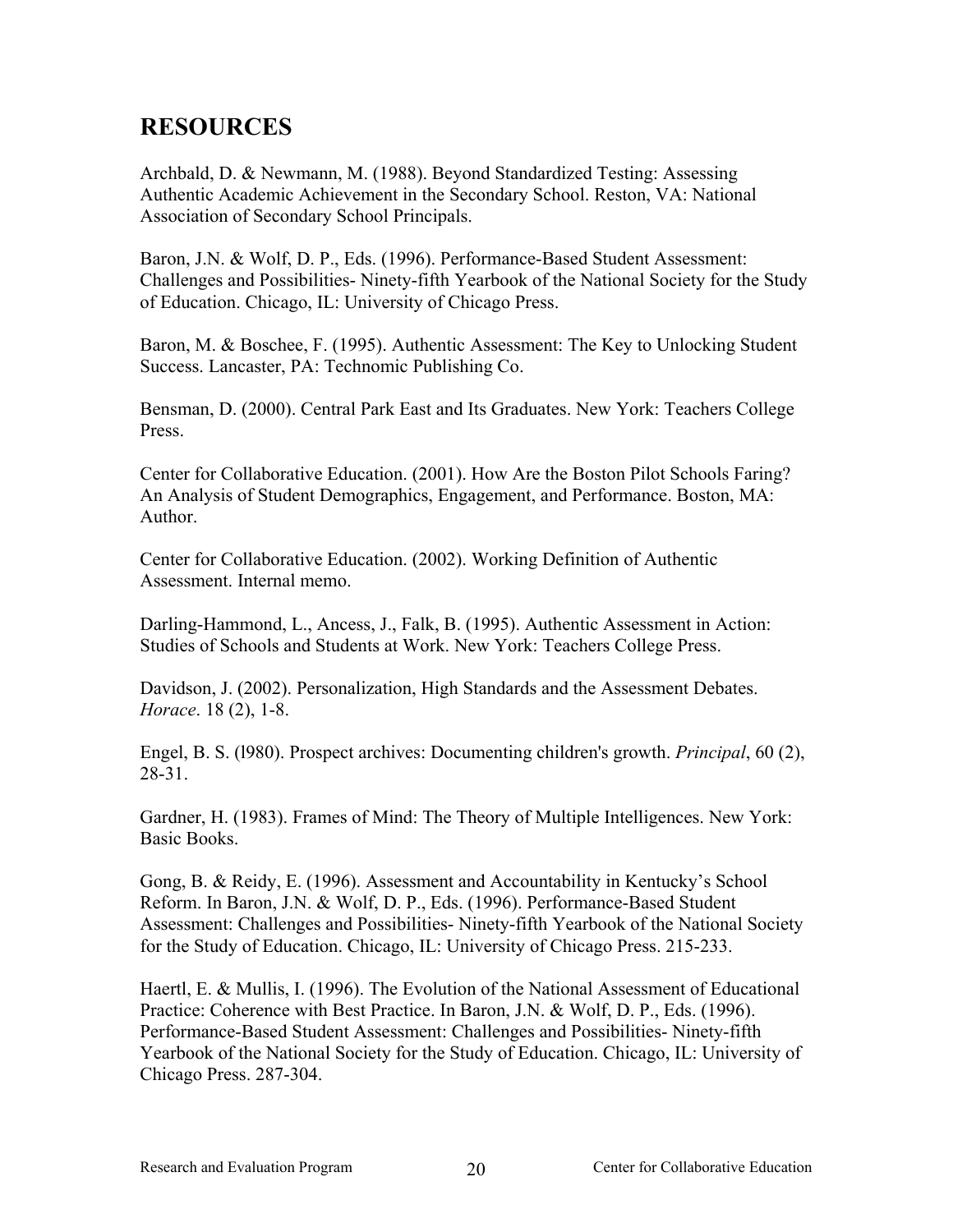Herman, J., Aschbacher, P. & Winters, L. (1992) A Practical Guide to Alternative Assessment. Alexandria, VA: Association of Supervision and Curriculum Development.

Koretz, D. (1998). Large-scale Portfolio Assessments in the U.S.: Evidence pertaining to the quality of measurement. *Assessment in Education*. 5 (3), 309-334.

Koretz, D., Stecher, B., Klein, S., & McCaffrey, D. (Fall, 1994). The Vermont Portfolio Assessment Program: Findings and Implications. *Educational Measurement: Issues and Practice*, 5-16.

Linn, R. L., Baker, E. L., & Dunbar, S. B. (November, 1991). Complex, performancebased assessment: Expectations and validation criteria. *Educational Researcher*. 20 (8), 15-23.

Meier, D. (1995). The Power of Their Ideas: Lessons for America from a Small School in Harlem. Boston: Beacon Press.

Meyer, C. (1993). What's the Difference Between Authentic and Performance Assessment?. In Brand, R., Ed. Readings from Educational Leadership: Performance Assessment. Alexandria, VA: Association for Supervision and Curriculum Development. 92-93.

Newmann, F.W., Secada, W.G., Wehlage, G.G. (1995) A Guide to Authentic Instruction and Assessment: Vision, Standards, and Scoring. Madison: Wisconsin Center for Educational Research.

Parkes, J. (2000). The Relationship between the Reliability and Cost of Performance Assessments. *Education Policy Analysis Archives*, 8 (16).

Rudner, L. & Boston, C. (1994). Performance Assessment. *ERIC Review.* 3 (1), 5-16.

Sizer, T. (1984). Horace's Compromise. Boston, MA: Houghton Mifflin.

Stecher, B. (1998). The Local Benefits and Burdens of Large-scale Portfolio Assessment. *Assessment in Education*. 5 (3), 335-351.

Wiggins, G. (1989). A True Test: Toward More Authentic and Equitable Assessment. *Phi Delta Kappan.* 70 (9), 703-713.

Wiggins, G. (1990). The Case for Authentic Assessment. *Practical Assessment, Research & Evaluation,* 2 (2).

Wiggins, G. (1993). Assessment: Authenticity, Context, and Validity. *Phi Delta Kappan.* November, 1993. 200-214.